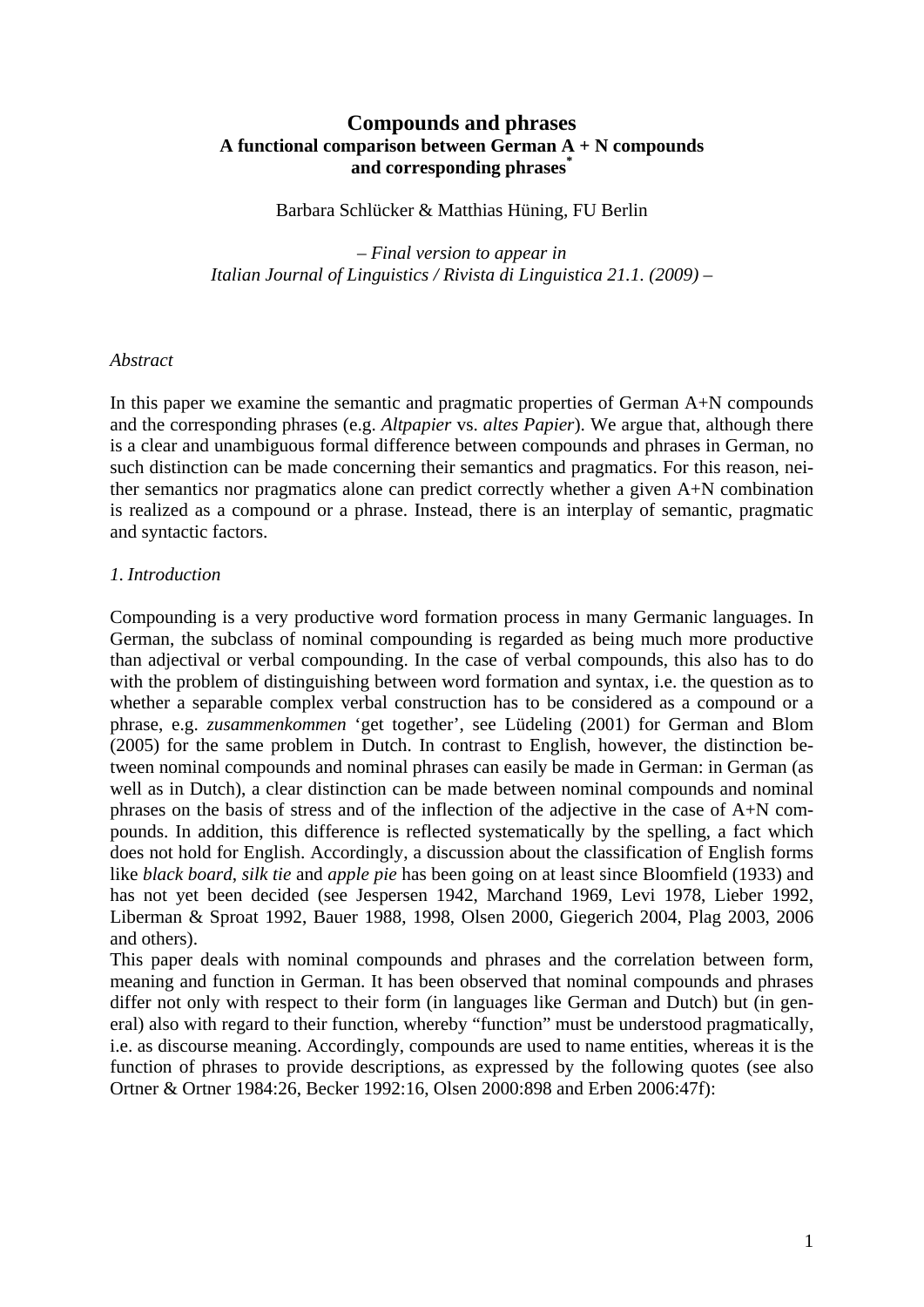The dimension of classificatory relevance that I am trying to define here has something to do with the distinction between naming and description. Anything at all can be described, but only relevant categories are given names.

[Zimmer 1971:C15]

Like derivatives, compounds provide names for entities, properties or actions. This is opposed to providing descriptions, which is the function of syntax.

[Bauer 1988:102]

The German forms *Altpapier* and *altes Papier* form an illustrative example of this functional difference: they are both made up of the adjective *alt* 'old' and the noun *Papier* 'paper'. The compound *Altpapier* means 'recovered paper' and refers to an established concept with generally known properties (concerning procedure, material, purpose etc.) whereas *altes Papier* 'old paper' just describes paper as being old, whereby the exact value of 'old' must be defined depending on the context. Pairs like *Hochhaus*/*hohes Haus* high house 'tower block'/'high building' or *Wildschwein*/*wildes Schwein* 'feral pig'/'wild pig' are other examples illustrating the correlation between form (compound / phrase) and function (name / description) in German.

The function of a compound as a naming device is closely connected to a property which has frequently been assumed to constitute its defining property and which has been variously described using terms such as "semantic isolation/specialization", "semantic unity", "noncompositional meaning", "conceptual entity" etc. The idea that semantic specialization (or something similar) is a defining property of compounds was under discussion as early as the  $19<sup>th</sup>$  century. It has many advocates and opponents such as Brugmann (1900), who himself is a defender of that view, as well as Jespersen  $(1942:137)$ :

[...] and we may perhaps say that we have a compound if the meaning of the whole cannot be logically deduced from the meaning of the elements separately.

As we have seen above, not every paper which is old qualifies as *Altpapier*, but only paper which meets additional requirements concerning procedure, purpose etc. For this reason, in contrast to the descriptive phrase *altes Papier*, the compound *Altpapier* is not interpreted in a strictly compositional way. Semantic specialization thus means non-compositional meaning, and if semantic specialization is a defining property of compounds, this implies that the meaning of compounds has to be learned and stored (or "listed") and that they cannot be computed online. $^{2}$ 

However, a closer look reveals that there are forms which deviate from the correlation between function and form described above. As a matter of fact, the difference between phrases and compounds does not always correspond with the difference between naming and describing: there are phrases which function as names as well as compounds which – apparently – serve as descriptions. Examples of the former are phrases like German *saurer Regen* 'acid rain' or Dutch *dunne darm* 'small intestine', which serve as names despite their phrasal form. We will not discuss these forms here (but see De Caluwe 1990, Booij 2002, Hüning 2008, Hüning & Schlücker 2009). Instead, we will deal with the latter, i.e. compounds which function as descriptions. This means that there are compounds and corresponding phrases which obviously lack a functional difference. Some of the forms we will be discussing can be found in (1):

- (1) a. optimale Lösung Optimallösung 'optimal solution'
	- b. soziale Struktur Sozialstruktur 'social structure'
	- c. junger Vogel Jungvogel 'young bird'
	- d. langes Haar Langhaar 'long hair'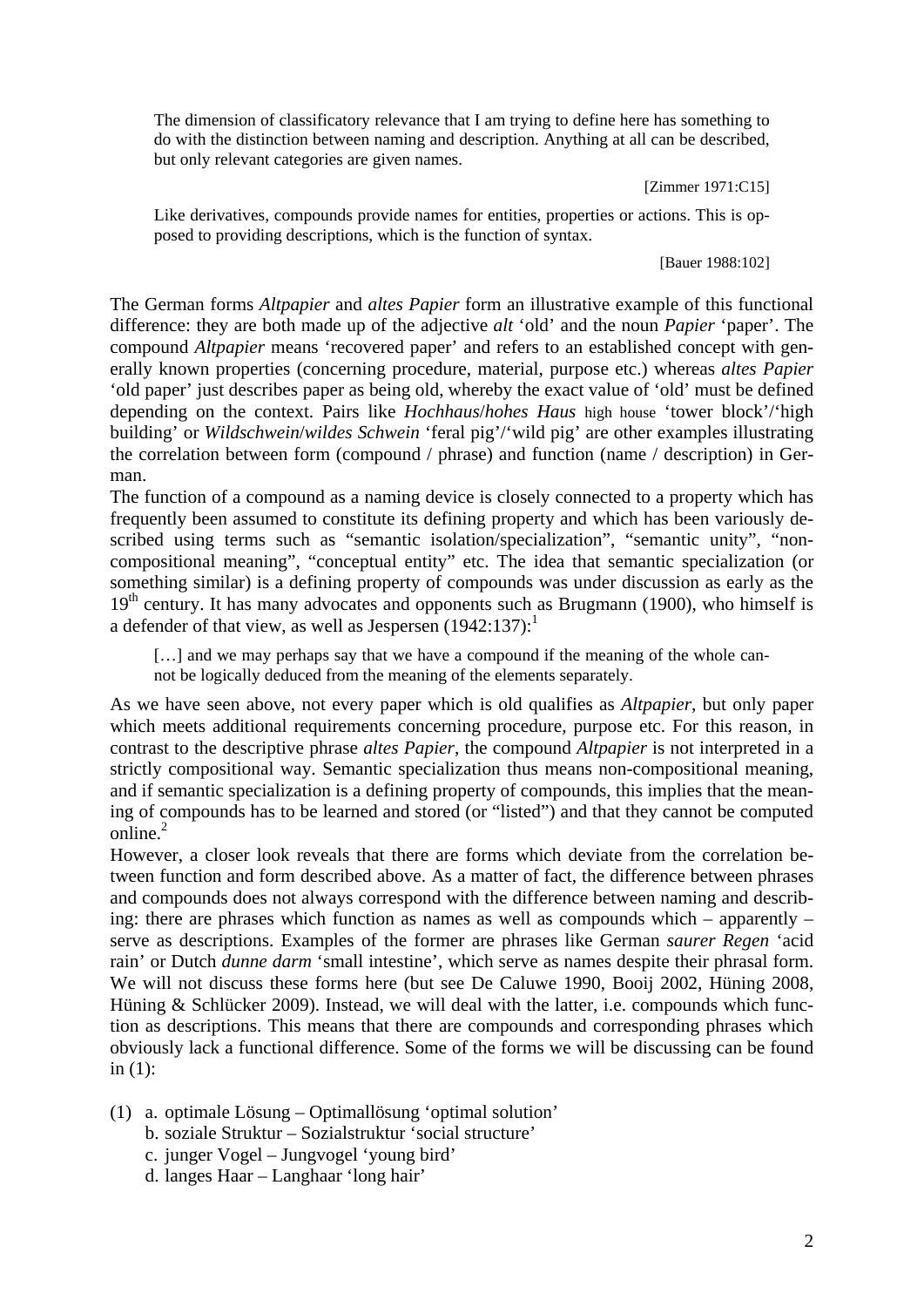A comparison between the meaning of the compound and the corresponding phrase in these cases shows that the compounds do not seem to have an "isolated meaning", as they can be interpreted in a strictly compositional way. Also, an analysis of the contexts in which they appear reveals that the compounds and phrases seem to be interchangeable in most cases.

"Semantic specialization" is often used to mean listedness. Compounds like *Optimallösung* and *Sozialstruktur* do not seem to display semantic specialization, and they are coined ad hoc rather than being listed. Still, they are well-formed compounds. So what is a compound then? In discussing this question, we would like to focus on the explanation of why a speaker would decide to use a (nonce) compound rather than a phrase. We argue that semantic and functional differences between compounds and phrases exist typically, but not necessarily, and that the syntactic structure of the context also has an impact on the coinage and use of compounds.

The arguments presented below are based on German A+N compounds. They are particularly suitable because the word order of A+N compounds and phrases match (at least in most cases - see section 2). With N+N phrases and compounds, on the other hand, such a match of word order can rarely be found, as phrases corresponding to N+N compounds are in the majority of cases realized by a DP or PP following the head (*Haustür* – *Tür des Hauses* house door 'front door', *Gartenschlauch* – *Schlauch für den Garten* garden hose 'hosepipe'. Thus, unlike A+N combinations, N+N compounds and phrases differ in word order and complexity. A+N compounds and phrases therefore seem to be best suited for a comparison.<sup>3</sup>

The next section deals with the formal and semantic properties of A+N compounds. Section 3 discusses the property of semantic specialization. Section 4 examines the interplay between semantic and pragmatic characteristics of compounds. Finally, section 5 gives a broader explanation of the coinage and use of compounds, followed by the conclusion in section 6.

### *2. A+N compounds in German*

### *2.1 Morphological and Phonological Restrictions*

German A+N compounds can be characterized by three main features: the adjective bears the main stress, the adjective is not inflected, and these compounds are written as one word. Also, the adjective typically seems to be monomorphemic and monosyllabic. The noun, on the other hand, does not have any particular morphological or phonological features, see (2):

(2) Buntspecht 'spotted woodpecker', Rotwein 'red wine', Vollmond 'full moon', Dickmilch 'soured milk', Tiefgarage 'basement garage', Altstadt 'old town', Festplatte 'hard disk'

Accordingly, two restrictions on the adjective have been mentioned in the literature (e.g. Fleischer & Barz 1995, Erben 2006): Firstly, with regard to morphological structure, only monomorphemic adjectives are allowed. This accounts for the ungrammaticality of the formations in (3) since the adjective *trinkbar* 'drinkable' is derived from the verb *trinken* 'drink' and *werdend* is the present participle form of the verb *werden* 'become':

- (3) a. \*Trinkbarmilch 'drinkable milk'
	- b. \*Werdendmutter becoming mother 'mother-to-be'

This rule also explains why phrases are used as a naming device instead of compounds, as in the case of the phrase *werdende Mutter* 'mother-to-be': as the formation of the compound is excluded for morphological reasons, the phrase serves as an alternative naming strategy. However, some exceptions to this rule can be found, such as formations with the foreign adjectival suffixes -*iv* and -*al* as well as adjectives ending in -*ig* (Fleischer & Barz 1995:105):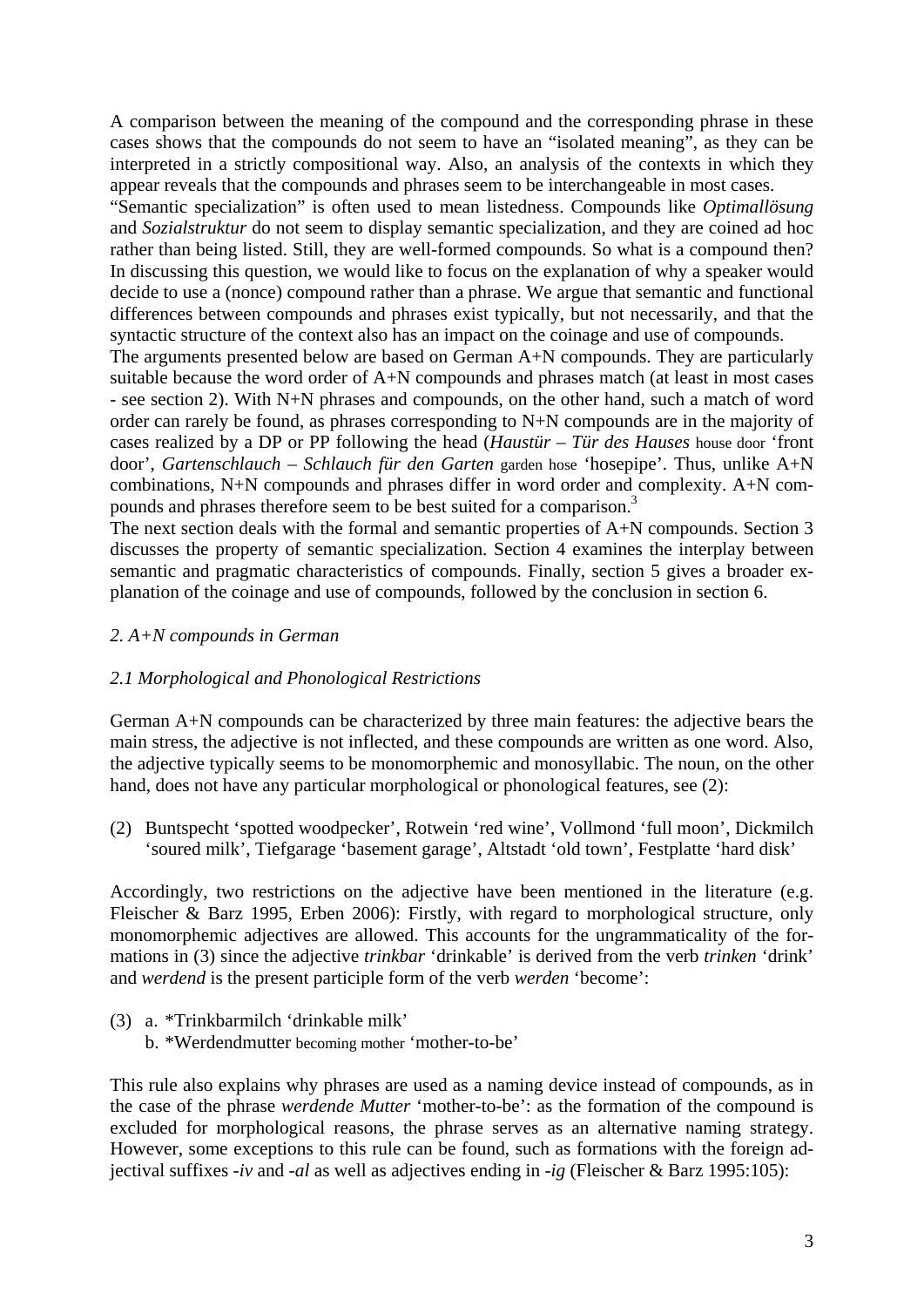- (4) a. Suggestiv<sub>A</sub>frage<sub>N</sub> 'leading question', Intensiv<sub>A</sub>kurs<sub>N</sub> 'intensive course'
	- b. Kapital<sub>A</sub>verbrechen<sub>N</sub> 'capital crime', Minimal<sub>Al</sub>ohn<sub>N</sub> 'subsistence wage'
	- c. Flüssig<sub>A</sub>gas<sub>N</sub> 'liquid gas', Billig<sub>A</sub>flug<sub>N</sub> 'budget flight', Niedrig<sub>A</sub>wasser<sub>N</sub> 'low water'

Also, inflected forms may occasionally serve as adjectival constituents:

(5) a. Mehrkosten 'extra costs'4 , Höchstgeschwindigkeit 'maximum speed' b. Gebrauchtwagen 'used car', Lebendgewicht 'live weight'

Secondly, with regard to phonology, it has sometimes been claimed that A+N compounds only allow monosyllabic adjectives. As there are obviously many exceptions, this rule is often accompanied by an exception rule: according to Erben (2006:47), for example, polysyllabic adjectives are allowed, provided that their main stress is on the last syllable, see (6a). However, there are many counter-examples to this rule, as can be seen from (6b) (see also (4c) and other examples in the text).

(6) a. Gehéimwaffe 'secret weapon', Poláreis 'polar ice', Privátleben 'private life' b. Tróckenmilch 'powdered milk', Sáuerkirsche 'sour cherry', Édelmann 'nobleman'

For this reason, like Fleischer & Barz (1995) and others, we do not assume such a phonological constraint on the adjective.

## *2.2 The Internal Semantic Relations of A+N compounds*

It is a widely held belief that the internal semantic relations of A+N compounds are much less complex than those of N+N compounds (e.g. Fleischer & Barz 1995, Donalies 2005). The semantic relationship between the adjective and the noun is described as being attributive only: the adjective constrains the meaning of the noun by determining or enforcing a characteristic property of the noun. For example, a *Hochhaus* high house 'tower block' is a building which is significantly higher than an average building, and *Hochform* 'top form' refers to someone's extraordinarily good form. This is in line with previous work on the semantics and function of nominal compounds in English. According to Downing (1977), a major function of compounding is the labelling of subcategories. More specifically, "generic-level categories are typically given single lexemes as labels, while their subcategories are labelled by means of a modifier combined with that lexeme, as in the conventional English *table* versus *coffee table*, *kitchen table*, or *operating table*" (Berman & Clark 1989:249). Markman (1989:126) argues that it is an intrinsic property of adjectives that they distinguish the members of a single category rather than any two objects.

As mentioned at the end of section 1, the present research is based on A+N compounds because of the match of word order between phrases and compounds. However, the following overview shows that this is only true for one subclass of A+N compounds. This restriction has to do with the fact that not all A+N compounds can be described in such a way that the adjective denotes a salient property of the noun. Simoska (1999) identifies four semantic classes of German A+N compounds (apart from Bahuvrihi-compounds like *Rotkehlchen* 'robin redbreast' and compounds with a strong metaphorical meaning like *Hochzeit* high period 'wedding'). The attributive pattern described above constitutes the first class, see (7a). The second group consists of compounds in which the adjective modifies an activity related to the noun (which is not necessarily carried out by the referent of the noun), see (7b): a *Scharfschütze* 'sharpshooter' is not a shooter who himself is sharp but someone with the ability to shoot "sharply" or accurately  $(\neq ein \, scharfer \, Schütze)$  and a *Schnellgericht* quick meal is a meal that can be prepared quickly rather than a meal which itself is quick. The third group consists of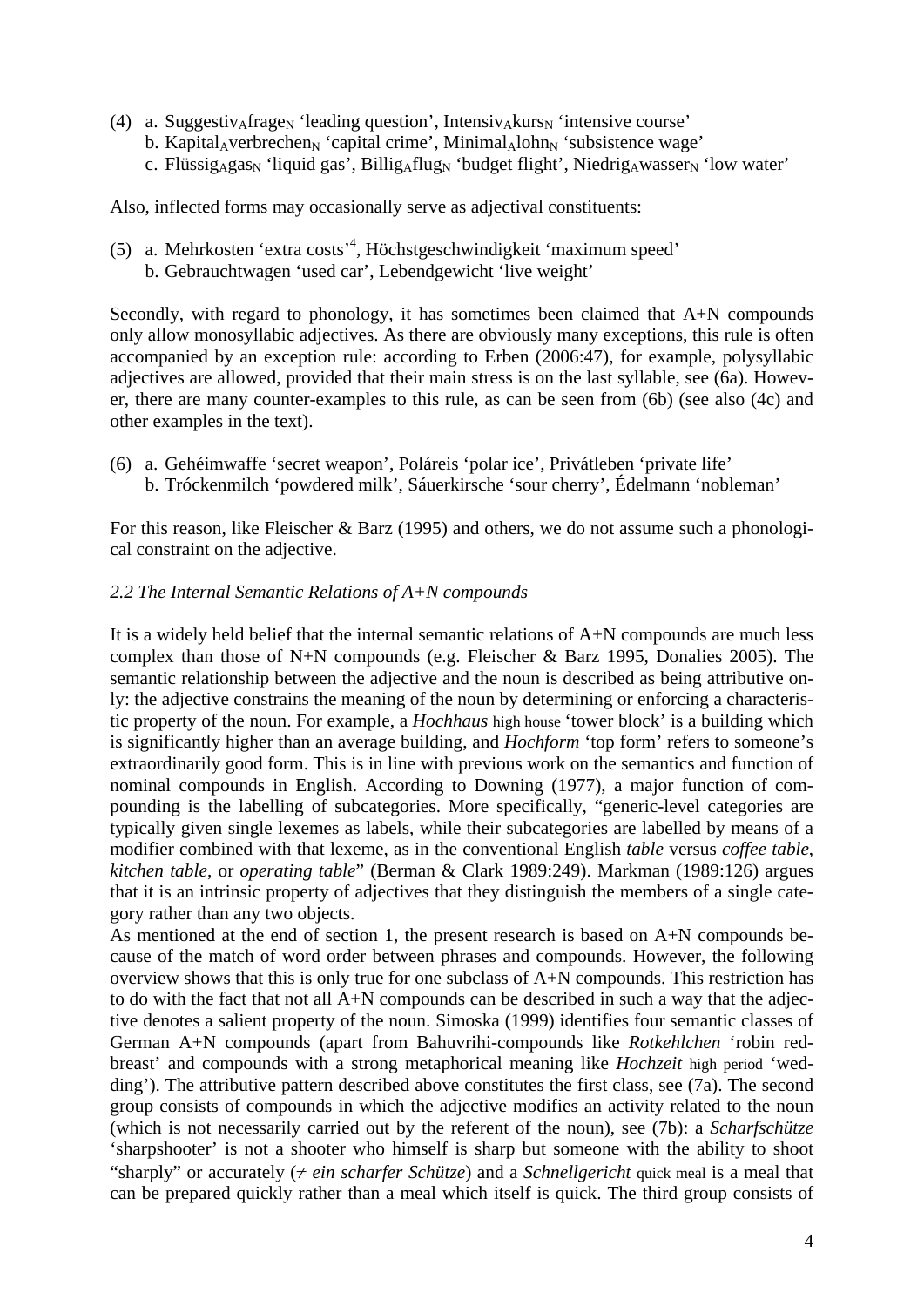"causative" A+N compounds in which the noun referent causes a change of state such that another (implicit) referent acquires the property denoted by the adjective, see (7c). *Magersucht* thin addiction for example is an addiction causing extreme thinness of the sick person and a *Jungbrunnen* young fountain is said to bring youthfulness to whoever bathes in it. In the last group there is an attributive relation between the adjective and a noun which does not form part of the compound, see (7d), like *Feinbäckerei* fine bakery, where *fein* is an attribute of the pastries and not of the bakery, or *Frühbeet* early bed, which means a bed for early plants.

- (7) a. ATTRIBUTIVE: Glatteis 'black ice', Altbau 'old building', Kleinkaliber 'small bore'
	- b. EVENT MODIFICATION: Scharfschütze 'sharpshooter', Schnellgericht 'instant meal', Simultandolmetscher 'simultaneous interpreter'
	- c. CHANGE OF STATE: Gelbfieber 'yellow fever', Magersucht 'anorexia', Jungbrunnen 'fountain of youth'
	- d. IMPLICIT REFERENT: Feinbäckerei 'confectionery', Frühbeet 'cold frame', Einzelhaft 'solitary confinement'

This overview shows that only adjectives of the first ("attributive") subclass denote a salient property of the noun. This means that the word order of compounds and phrases only matches in this subclass. For this reason, we will focus on these compounds.

## *3. The Semantics of Compounds*

Simoska (1999:170) argues that attributive A+N compounds do not necessarily have a noncompositional interpretation, i.e. a semantic specialization. Simoska claims that, contrary to general belief, some of these compounds are interpreted in a strictly compositional way, for example *Glatteis* slick ice 'black ice', *Komplettpreis* 'complete price', *Langhaar* 'long hair', *Nuklearwaffe* 'nuclear weapon' and *Jungvogel* young bird 'baby bird'.

Indeed, it is at first glance hard to find a difference in meaning between these compounds and the corresponding phrases. A *Jungvogel* is apparently just a young bird. Accordingly, one would expect the compound *Jungvogel* and the phrase *junger Vogel* to be interchangeable. However, a study of these items in context<sup>5</sup> reveals that this is only partly true. There are in fact contexts in which both forms can be used without difference. This can be shown by example (8) in which both forms are used to refer to the same object (the first of which is the title of the article). Similarly, the substitution of *junger Vogel* with *Jungvogel* in (9) does not cause any difference in meaning or inappropriate use. (In these examples and all of the following ones, the original form of the text appears first, followed by the alternative form in square brackets. If they are not interchangeable for some reason, the inserted form is marked #.)

- (8) Junge Vögel [Jungvögel]. Todeskandidaten sind Jungvögel [junge Vögel], die aus ihrem Nest gefallen sind oder von den Eltern verlassen wurden. <sup>6</sup> 'Young birds. – Youngbirds which fall from the nest or are abandoned by their parents are doomed to die.'
- (9) Wien hat eine große Turmfalken-Population, und das bedeutet, daß in der Bundeshauptstadt auch sehr viele junge Vögel [Jungvögel] dieser Art aus dem Nest fallen.<sup>7</sup> 'Vienna has a big kestrel population and this means that in the capital a lot of young birds fall from the nest.'

However, this is not true for all instances of *Jungvogel* / *junger Vogel*. In (10), the phrase cannot be replaced by the compound without causing a change of meaning. Here, *jung* 'young' is used in order to contrast with *alt* 'old'. It just means that one bird is significantly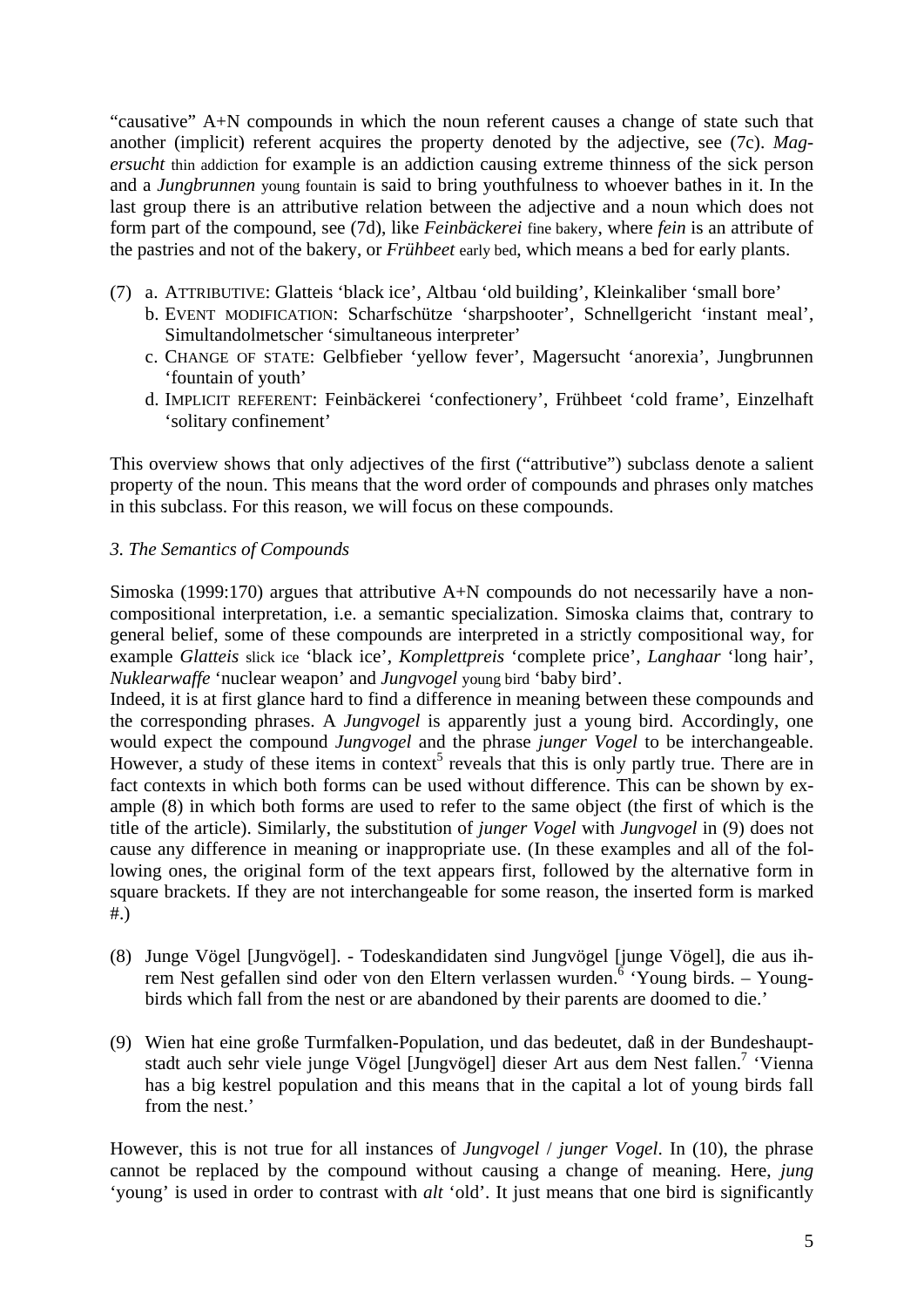younger than the other one, but it does not necessarily mean that it is a baby bird (this is rather unlikely). (11) is an example of a particular meaning of *Jungvogel* which we found in roughly one third of all documents:<sup>8</sup> here, *Jungvogel* primarily signifies 'offspring, next generation' and does not refer to the actual age of the birds. In this context, therefore, the compound cannot be replaced by the corresponding phrase.

- (10) So geschehen in diesen Tagen auf dem Fernmeldeturm, wo ein junger Vogel [#Jungvogel] einen älteren tötete.<sup>9</sup> 'This happened recently on the telecommunication tower, where a young bird killed an older one.'
- (11) Auf dem Storchenhof haben dieses Jahr fünf Storchenpaare zehn Jungvögel [#junge Vögel] aufgezogen.<sup>10</sup> 'At the stork farm five pairs of storks have raised ten young birds this year.'

Similarly, the context can help to reveal differences in meaning between *Glatteis* and *glattes Eis*. Although both forms seem to be interpreted in a strictly compositional way, the context shows that *glatt* in the compound always means the danger of a slippery surface, whereas *glatt* in the phrase can be interpreted as 'even' or 'slick' without the connotation of danger. Thus, contrary to Simoska (1999), it is possible to identify a specialized meaning for the compound *Glatteis* as well as (in some cases) for *Jungvogel*, although it might be necessary to study the context in order to detect the difference. Furthermore, these examples show that compounds do not exhibit semantic specialization "right from the beginning", but that they have a compositional interpretation which may be narrowed down in the course of lexicalization.

Therefore, there are also examples in which a semantic difference between the compound and the corresponding phrase is not only hard to detect but does not seem to exist at all. This can be illustrated on the basis of the following examples: *Sozialstruktur* / *soziale Struktur*, *Optimallösung* / *optimale Lösung* and *Extremposition* / *extreme Position*. In (12)–(17), the compound and the phrase are completely interchangeable. There is no semantic difference between the two forms, and in particular there is no semantic specialization of the compound.

- (12) Eine Extremposition [extreme Position] vertritt im Streit um Hitler der französische Filmemacher Claude Lanzmann  $(...)^{11}$  'An extreme position in this conflict about Hitler is taken by the French filmmaker Claude Lanzmann.'
- (13) Zur gegenwärtigen Menschenrechtsdebatte sei festzustellen, daß es zwei extreme Positionen [Extrempositionen] hinsichtlich der Menschenrechte in der Welt gebe<sup>12</sup> 'With regard to the current debate on human rights it has to be stated that there are two extreme positions concerning human rights in the world.'
- (14) Die Software findet in tausendenden von möglichen Varianten die Optimallösung [optimale Lösung] für jeden Kunden.<sup>13</sup> 'The software finds the optimal solution for every customer among thousands of possible variants.'
- (15) Dies ist die optimale Lösung [Optimallösung], denn die Pflege in einem Heim kann das Zuhause nicht ersetzen.<sup>14</sup> 'This is the optimal solution as inpatient health care cannot replace home.'
- (16) Er beobachtete die Entwicklung von Sozialstrukturen [sozialen Strukturen] bei diesen Tieren.<sup>15</sup> 'He observed the development of social structures with these animals.'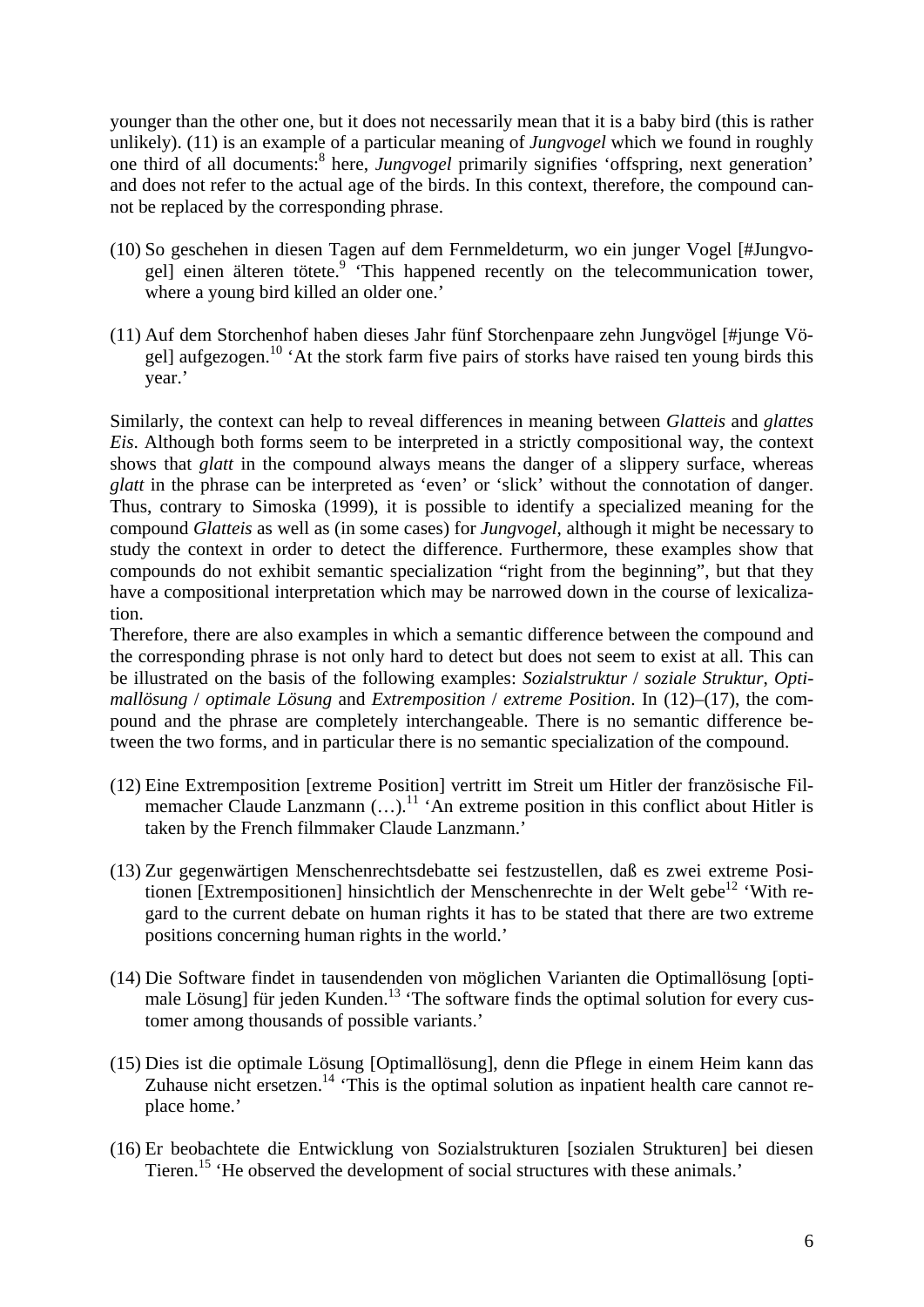(17) Gesellschaftliche Orientierungslosigkeit zerstört soziale Strukturen [Sozialstrukturen] und fördert Gewalt.<sup>16</sup> 'Social disorientation destroys social structures and promotes violence.'

We collected all occurrences of the above six forms in the DWDS corpus and in the IDS corpus. As Table 1 shows, a comparison of the token frequencies of the three pairs does not yield a clear result. *Sozialstruktur / soziale Struktur* roughly have the same frequency; in total, they are more frequent than the other forms. *Extremposition* is a little more frequent than *extreme Position*, at least in the IDS corpus, but we only find few occurrences of it in the DWDS corpus. Finally, with *Optimallösung* it is the other way round: here the phrase is much more frequent than the compound. All in all, neither compound nor phrase seems to be generally more frequent, and both forms are used regularly.17

|                  | <b>DWDS</b> | <b>IDS</b> |
|------------------|-------------|------------|
| Sozialstruktur   | 299         | 685        |
| soziale Struktur | 204         | 574        |
| Extremposition   |             | 206        |
| extreme Position | 11          | 130        |
| Optimallösung    |             | 20         |
| optimale Lösung  | 25          |            |

[Table 1]

What is remarkable about the forms under discussion are the formal properties of the adjective as well as the meaning of the constituents and the complex forms. The adjectives *sozial*, *optimal* and *extrem* are Latin loans (in the case of *sozial*, they came into the language via French). Being polymorphemic, *sozial* and *optimal* form part of the exception rule formulated in section 2.1. Not only these adjectives but also the nouns *Struktur*, *Lösung* and *Position* as well as the resulting compounds describe abstract entities. It seems to be a general property of these adjectives that they only combine with nouns denoting an abstract entity, like *Optimalpreis* 'optimal price', *Optimalwert* 'optimal value' or *Optimalbedingung* 'optimal condition', but not with nouns denoting a concrete entity, cf. *optimales Auto* vs. ??*Optimalauto* 'optimal car'. Please note, however, that this does not mean that a compositional interpretation is restricted to compounds denoting abstract entities.

The compounds under discussion thus exhibit very similar formal and semantic features. It should therefore be possible to find more compounds with similar properties which also behave like these forms. Indeed, interchangeability / no semantic specialization can also be found for pairs like *Sakralmusik* / *sakrale Musik* 'sacral music', *Suggestivfrage* / *suggestive Frage* suggestive question 'leading question', *Horizontalebene* / *horizontale Ebene* 'horizontal level', *Frontalangriff* / *frontaler Angriff* 'frontal attack'. The list of pairs of this kind can be extended easily.<sup>18,19</sup> We are thus not dealing with marginal cases here.

What is important here is that, in all cases, there does not seem to be any semantic difference, all phrases and compounds being interpreted in a strictly compositional way. All forms should therefore be interchangeable. Although this is true for the examples in  $(12)$ – $(17)$ , it does not hold as a general rule. Despite the semantic equivalence, replacing a compound by a phrase or vice versa sometimes yields an inadequate result. This shows that the choice for one form or the other is by no means coincidental. There are reasons why the speaker would choose a compound instead of a phrase (or the other way round), despite their semantic equivalence. Instead of a semantic distinction, we claim that there is a functional distribution, but it is one which goes beyond a simple naming/description dichotomy. Syntactic constraints are also at work here. Ultimately, this also means that the definitions of compounds – forgetting the morphosyntax for a moment – cannot be based on semantics only; a proper definition must also account for these pragmatic and syntactic effects.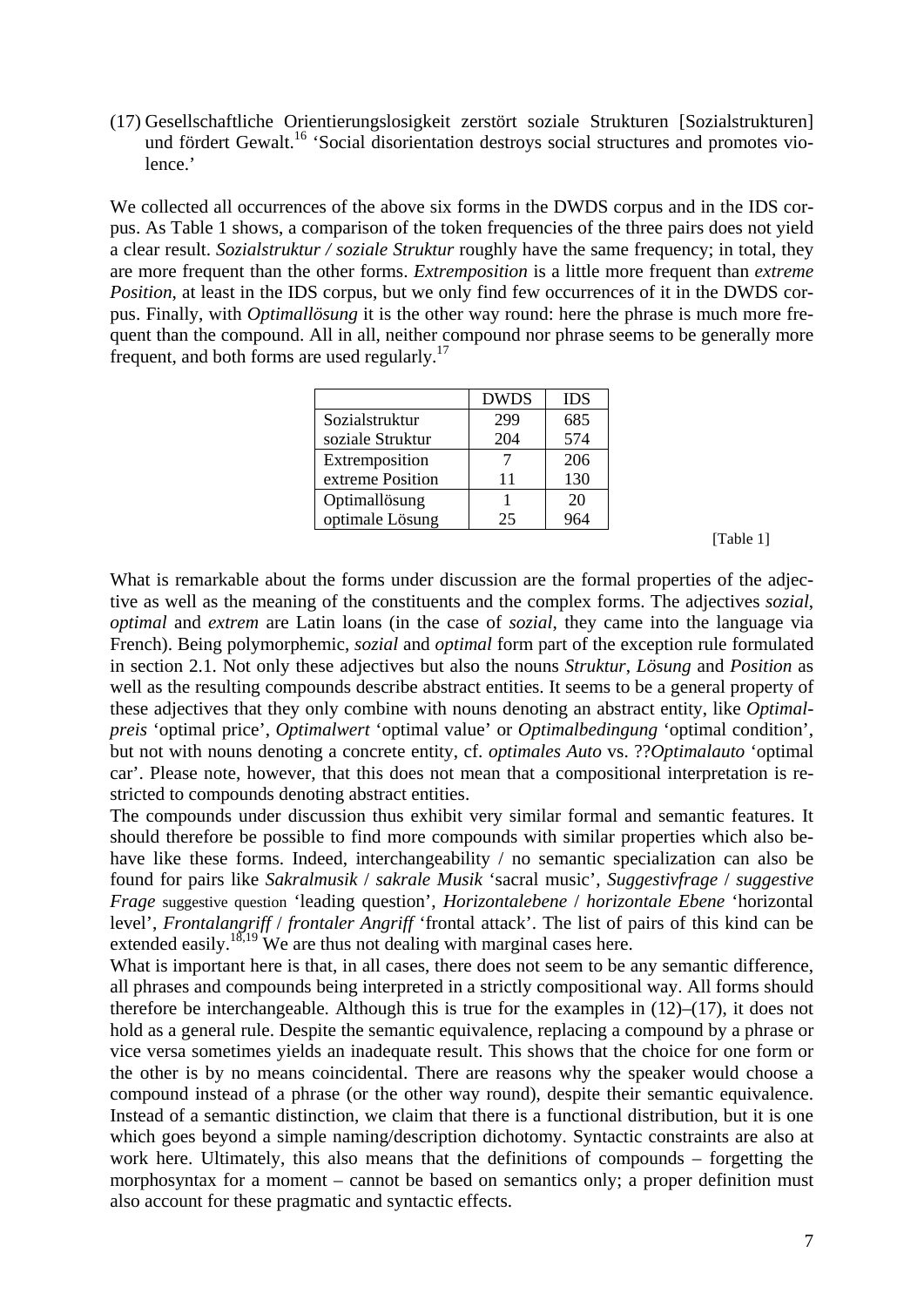The next section examines the interaction between semantic and pragmatic properties of compounds. Particular attention is given to an observation that has not been mentioned so far, i.e. that at least some of the compounds discussed above are nonce words.

## *4. Meaning and Function: The Relation between the Semantics and Pragmatics of Compounds*

The previous section dealt with the meaning of compounds and their corresponding phrases in terms of (non-)compositionality, but it did not examine the functions of the compounds and phrases. It is very important, however, to keep the property of (non-)compositionality separate from the functional distinction between compounds and phrases. All one can reasonably say is that a non-compositional interpretation of compounds supports their use as names.<sup>20</sup>

Contrary to the assumption that semantic specialization is a defining property of compounds, we saw above that they may be interpreted in a completely compositional way, just like phrases can.<sup>21</sup> And yet, they are perfectly coined compounds. What is their function in these cases?

Koefoed (1991, 1993) disputes the strict correlation between form and function described above, although he does say that (in Dutch) prototypical names have the form of words and prototypical descriptions are phrases (Koefoed 1993:11; see also De Caluwe 1991 and Fleischer 1997). He distinguishes (what he calls) the "social status", i.e. name or description, from two sorts of "underlying meaning", namely concept ("begrip") versus singular idea ("eenmalige zaak"). According to Koefoed (1993:10ff), a concept is a non-singular, established part of our realm of experience. A concept can be referred to via an established linguistic sign, its name, which can have the form of a (simplex/complex) word or a phrase (like *saurer Regen* 'acid rain'). In addition, concepts can also be described. A description is a nonestablished linguistic sign which can be used to refer to an entity in a particular context only. A singular idea can never be referred to by a name (because names are always bound to established concepts) but only by a description – which again can have the form of a phrase or a complex word. An example of the latter would be a man wearing a captain's hat who is referred to as 'the captain's hat' (*kapiteinspet* / *Kapitänsmütze*, both clearly compounds in Dutch and German). $^{22}$ 

The *captain's hat* example is similar to Downing's (1977) famous *apple-juice seat*. In this example, *apple-juice seat* is meant to refer to a seat standing in front of a table with a glass of apple-juice on it. Downing, too, describes the function of a compound of this kind as being identical to that of a phrase, or, as in this case, of a demonstrative marker:

In such situations, reference must frequently be made to ephemeral states of affairs; and compounds based on relationships derived from these temporary states are often used in much the same way as descriptive phrases or demonstrative markers. […] Thus, while this compound was used in this instance to pick out one seat, its use did not imply the existence of a subcategory of seats known as *apple-juice seats*, of which this particular seat was a member.

[Downing 1977:818f]

According to Downing, such compounds are "deictic compounds". Within the scope of a strict form-function correlation account, one would have to assume something like a 'temporal concept' for such cases which would ultimately blur the distinction between concepts and non-concepts. Such forms are obviously coined ad hoc for use in a certain situation, and they can only be interpreted correctly in that situation. It seems that they do not refer to established concepts and can therefore not be names.

However, does the same apply to (at least some of) the compounds in  $(12)$ – $(17)$ ? It can reasonably be argued that *Extremposition* or *Optimallösung* are not lexicalized but are rather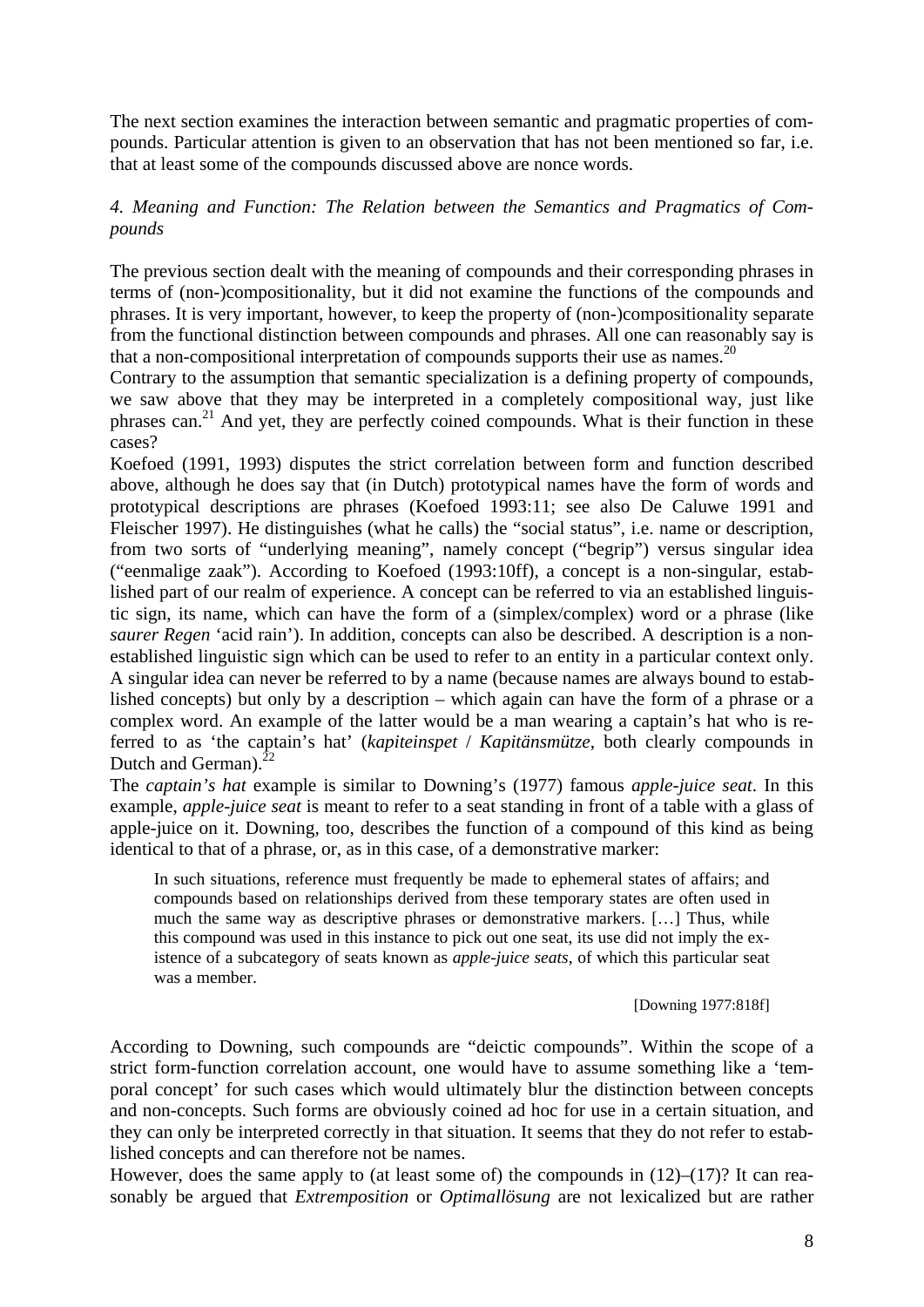nonce words. Nonce words, according to Hohenhaus (2005:364), are "somewhat 'in between' actual words and possible words: once attested, i.e. having (had) physical reality, they are clearly not (or no longer) merely possible, but nor do they 'exist' in the sense of being part of the lexicon – which is the usual understanding of the notion of 'actual word'." Hohenhaus (1995:65ff) assumes four properties of nonce-words (new, context dependent, deviant, nonlexicalizable), only the first of which is a necessary condition: the formation must be new for the particular speaker and formed actively, not retrieved from the speaker's mental lexicon. The notion of nonce-formation is thus not limited to rather rare cases like the *apple-juice seat*, which are highly context dependent and (presumably) non-lexicalizable, but also covers the results of more regular word formation in the sense of being interpretable independently of the context, like the examples under discussion.

Semantic specialization of a compound requires lexicalization (note that the reverse is not true: the compound *Sozialstruktur* – just like *Frontalangriff*, *Sakralmusik* and *Suggestivfrage* – which can arguably said to be lexicalized, does not exhibit semantic specialization). Yet, according to Hohenhaus (1995:36f), such nonce words may also serve as names: naming can be realized by nonce words as well as by lexicalized words. It being clear that nonce words cannot refer to established concepts<sup>23</sup>, this means that a new concept is introduced when the compound is coined. This process is called "hypostatization" (Lipka 1977, 1981), which means ascribing material or abstract existence in extralinguistic reality to a concept. Thus, the fact that a compound is a nonce word does not automatically mean that it is used as a description; it can just as well be used as a name.

Summing up, some compounds have a strict compositional meaning. This means that these compounds may be used as descriptions, just like the corresponding phrases can. In some cases, therefore, the compound and the phrase are perfectly interchangeable. However, there are also cases in which this is not true: despite their equivalence, replacing one form by the other leads to inappropriate results. This means that, in these cases, the use of one form is determined by a special factor which cannot be fulfilled by the other form. Some of the factors which determine the choice of a compound in one context and a phrase in another are discussed in the next section.

### *5. Why use a Compound?*

The starting point of this paper is the functional split between compounds and phrases, i.e. the assumption that names typically have the form of a compound whereas descriptions are given in the form of phrases. However, we have argued that this is only a prototypical distribution and that the form is neither linked invariably to the meaning nor to the function.

In this section, we would like to return to the problem of the nature of the compound and the question as to which factors determine the choice between compound and phrase (cf. section 1). In the following, we shall give four answers to the question as to why somebody would use (or coin) a compound: $^{24}$ 

- in order to name something
- in order to replace a complex syntactic construction
- in order to (better) suit the syntactic context
- as a basis for word formation

**Naming** has been discussed at length in the preceding sections. Compounds can be used to refer to established concepts, and we assume that, although they are typically interpreted in a non-compositional way, compounds used for naming may also be given a completely compositional interpretation. Two special cases of this group should be mentioned here: firstly, in the case of hypostatization, the name does not refer to an established class, but the mere coinage of a name implies that a corresponding entity must exist. Hypostatization can therefore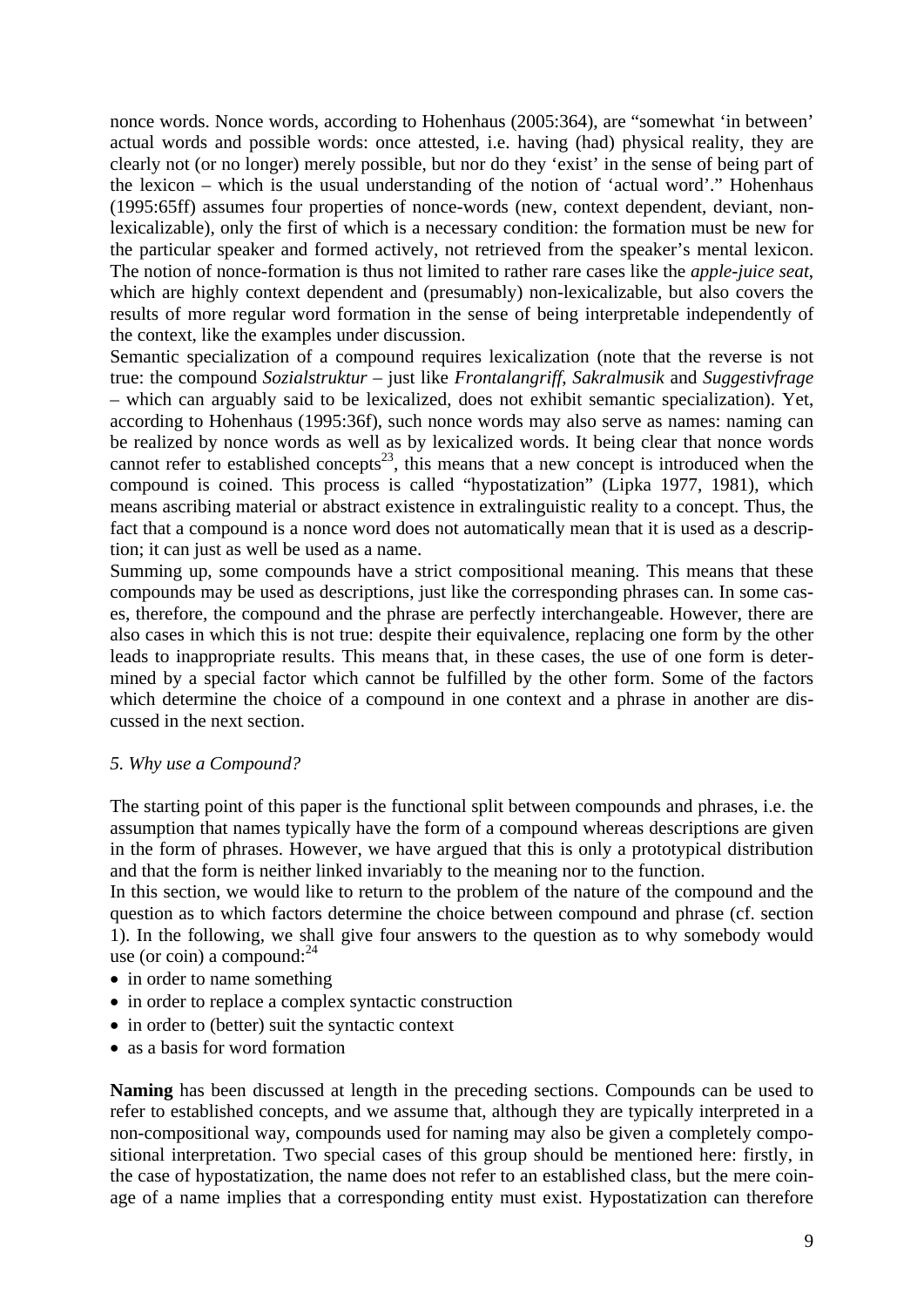often be found in fictional text types such as science fiction (see Hohenhaus 1995). Secondly, on the basis of the naming/hypostatization function, a compound can also be coined in order to achieve a humorous effect. If hypostatization means the introduction of a (yet unknown) concept, in a humorous context a compound can be used to introduce an absurd concept, like in the well-known comedy sketch by Loriot ("Herren im Bad") about two men sitting together in a bathtub in a hotel room, see  $(18)$ :<sup>25</sup>

- (18) M-L: Können Sir mir sagen, warum Sie in meiner Badewanne sitzen?
	- Dr.K.: Ich kam vom Ping-Pong-Keller und hatte mich in der Zimmernummer geirrt. Das Hotel ist etwas unübersichtlich.
	- M-L: Aber jetzt wissen Sie, dass Sie in einer Fremdwanne sitzen und baden trotzdem weiter!
	- 'ML: Can you tell me why you are sitting in my bathtub?
	- Dr. K: I came from the ping-pong room and I made a mistake with the room number. The hotel is slightly confusing.
	- M-L: But now you know that you are sitting in someone else's bathtub and you go on bathing nevertheless!'

The point is based on the fact that a concept such as 'someone else's bathtub' does not exist and that there is no need for it and no reasonable interpretation beyond the literal, compositional meaning. It is rather used to enforce the accusation. Thus, the explanation for the coinage of the compound is to achieve a comical effect.

In sections 3 and 4, we showed that compounds can be used as descriptions because they may have a fully compositional meaning and they may be coined ad hoc without the intention of storing them. However, we have not yet shown *why* compounds are used as descriptions, i.e. why compounds in the descriptive function may be preferred to phrases. **Replacing a complex syntactic construction** (syntactic recategorization) has been described as the second, equally essential aspect of word formation, complementary to naming, by Lipka (1981), Kastovsky (1982), Hansen (1999) and others.<sup>26</sup> Several functional subclasses and stylistic variants have been proposed by those authors as well as Downing (1977, 1984), Lipka (1987), Schmid (2005) and Hohenhaus (2007), although it is sometimes unclear whether they are meant to be subclasses of the recategorization function or functions in their own right. As we think that a clear demarcation often cannot be drawn, we shall subsume them under the descriptive function, and, making no claim to be complete, describe some of them very briefly.

The first functional subclass is form compression.<sup>27</sup> Compounds which are used for form compression are often used in headlines and, along with nominalizations, they are a typical feature of the so-called 'nominal style' which is used primarily in technical, scientific and administrative texts. Compounds make it possible to condense complex information into one word. The creation of abstract notions makes it easy to communicate a lot of information with few words. However, due to the complexity of the words, nominal style is often difficult to understand as the internal relations are not expressed explicitly.

The use of nominal style and the coinage of headlines thus typically lead to the creation of nonce compounds which normally have a fully compositional meaning and are not meant to denote an established concept. An example of form compression is the compound *Fernstraßenbauprivatisierungsgesetz* in (19), where we also find another nominal compound with a fully compositional meaning, namely *Finanzierungsquellen*. Using nominal style can thus serve as an explanation for the coinage and use of *Fernstraßenbauprivatisierungsgesetz* instead of the phrase *Gesetz zur Privatisierung des Fernstraßenbaus* or *Gesetz zur Fernstraßenbauprivatisierung* or *Gesetz zur Privatisierung des Baus von Fernstraßen* (which would all be perfectly acceptable - and these are not the only possibilities).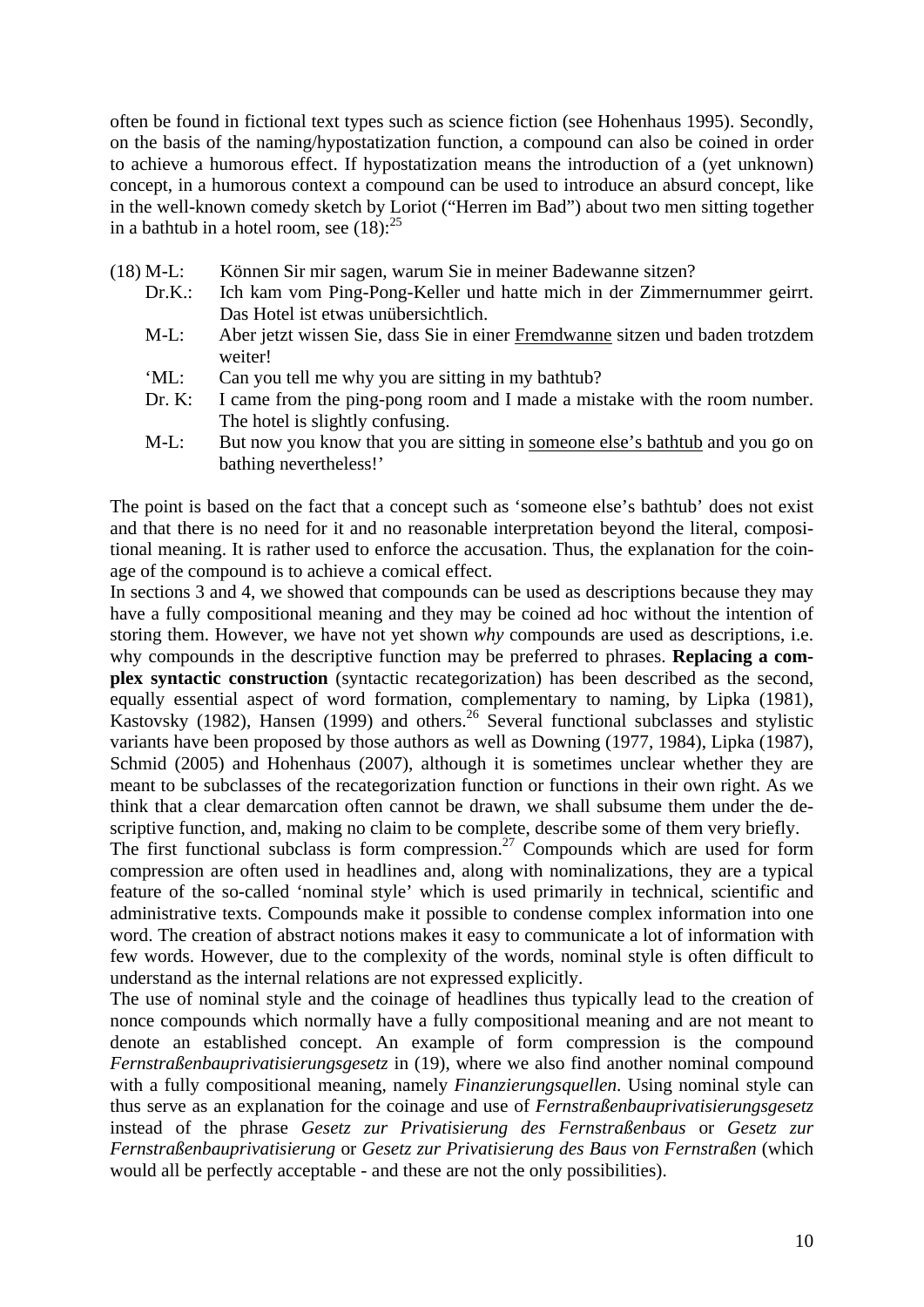(19) Das Fernstraßenbauprivatisierungsgesetz gibt uns Möglichkeiten an die Hand, die neuen Finanzierungsquellen zu erschließen.<sup>28</sup> 'The law governing the privatization of highway construction enables us to tap sources of funding.'

Compounds may also be coined for deictic reference in order to increase text cohesion, and they are used like demonstrative markers. Deictic compounds like Downing's (1977) *apple juice seat* are always nonce words. They establish text cohesion as they refer explicitly to objects and events mentioned before in the text, and they are at the same time concise because all reference is packed into one word in a clear and conclusive and nevertheless short way. The property of conciseness as well as the ad hoc status are responsible for the fact that these compounds can only be interpreted depending on the context and the situation and that there is no intention of using them beyond that context (see also Seppänen 1978, Dressler 1982, Dederding 1983). Text cohesion is therefore another reason for the coinage and use of a compound without its being a name, and it is also a reason for using a compound instead of a phrase. However, please note that deictic compounds are found primarily with N+N compounds and not with A+N compounds because with N+N compounds the corresponding phrases are much more complex than the compound is. Moreover, deictic compounds refer back to objects and events in the preceding text whereas A+N compounds such as those discussed in  $(12)$ – $(17)$  refer to abstract concepts as they are based on the reader's general knowledge of the world rather than on his knowledge of the preceding text.

According to Lipka (1987, 2007), (humorous) attention-seeking, may be another stylistic function of compounds, as in (20), where the compound *Großproblem* is apparently coined in order to form a parallel structure with *Großprojekt*. This again is a clear example of the context-dependent coinage and use of a compound which is not intended for use outside this context.

(20) Am Ende war aus Großprojekten immer ein Großproblem geworden.<sup>29</sup> 'In the end largescale projects always became a large-scale problem.'

The above examples illustrate that both the naming and the descriptive function may give rise to the coinage / use of a compound instead of a phrase and that there are even types of descriptions in which compounds are generally preferred to phrases. However, it goes without saying that functional explanations of this kind do not apply to all cases in which a language user decides to use a compound.

Apart from a functional explanation for the coinage and use of compounds, as has been proposed in the literature, we claim that there are also formal explanations which have to do with the use of phrases/compounds as the basis for word formation and with the syntactic context of a phrase/compound.

The first argument is that the syntactic context may play a crucial role for the decision between compound and phrase, i.e. that compounds are used because they **fit the syntactic context** better than the corresponding phrase does (provided that the compound has a fully compositional meaning). However, this just means that we are pushing the decision as to whether to use a compound or a phrase in a certain direction. Non-compliance does not cause ungrammaticality, as can be seen from the counter-examples. Our argumentation is based on the example of two syntactic structures; it seems very likely that there are more structures which may be relevant.

The first one is coordination and gapping, i.e. the deletion of a constituent in a coordinated structure, resulting in an elliptic structure, see (21)–(24). One of the conditions for coordinated structures as well as for gapping structures is that both conjuncts are of a similar type. This means that they ideally belong to the same part of speech or at least have the same syntactic function (see Lang 1984, Klein 1993). The form of the first, "controlling" conjunct thus de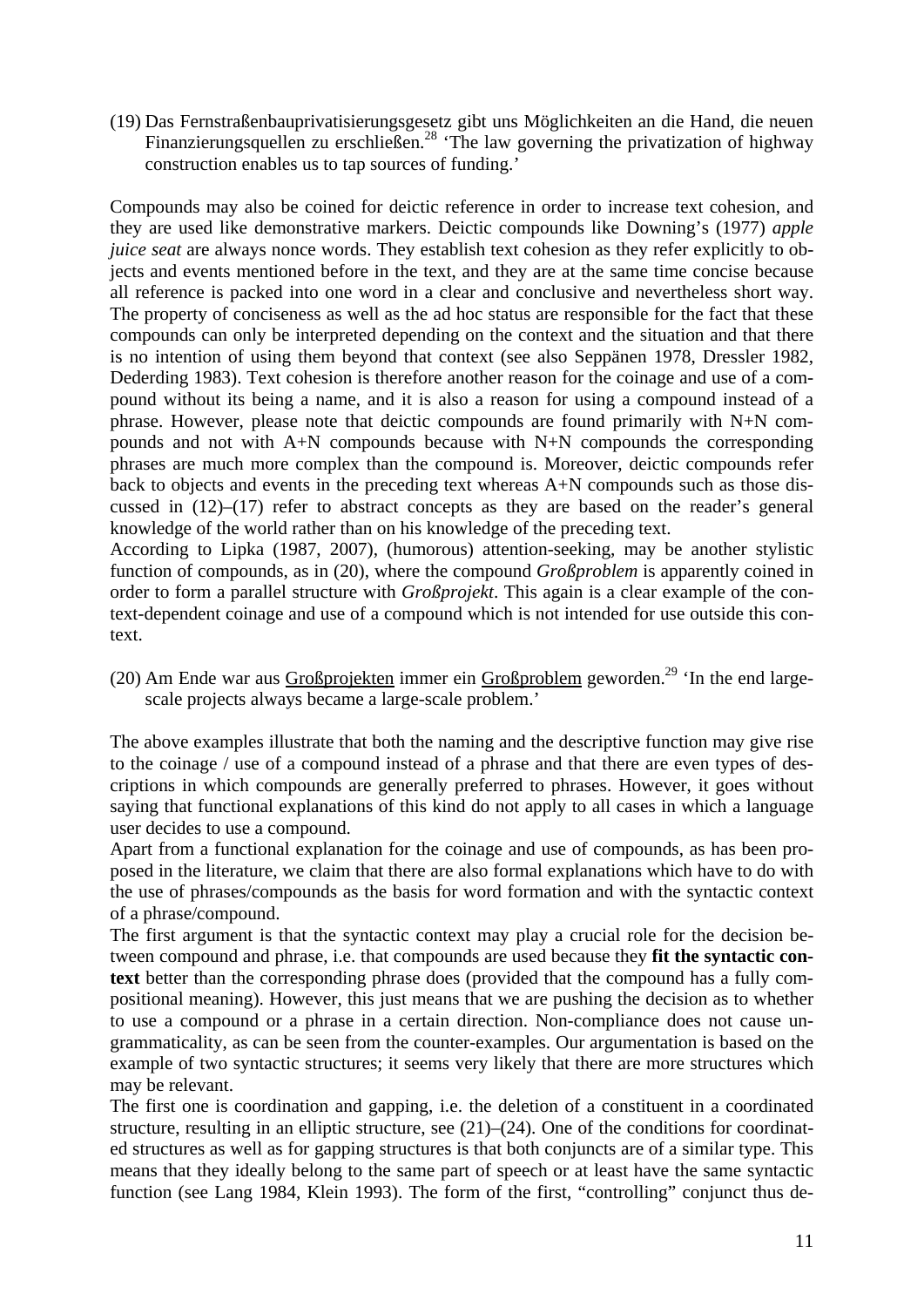termines the form of the second conjunct - in other words, a coordinated structure can only be built up from two similar constituents. Thus, for example the choice of the compound *Wirtschafts*[*struktur*] in (21) makes the choice of the compound *Sozialstruktur* much more likely than the choice of the phrase *soziale Struktur*.

- (21) Aus den jüngsten Daten über die Wirtschafts- und Sozialstruktur geht ferner hervor, daß  $(...)^{30}$  'Moreover, it can be seen from the latest data on the economic and social structure  $\overrightarrow{f}$  that  $\overrightarrow{f}$
- (22) Wie können Frauen gerechte wirtschaftliche und soziale Strukturen fördern?<sup>31</sup> 'How can women support fair economic and social structures?'
- (23) Die Frage: "Wollen Sie den Frieden? ist also keine echte, sondern eine suggestive Frage."32 'The question: "Do you want peace?" is thus not a real question but a leading one.'
- (24) Deshalb müssen manchmal (...) schnelle, aber nicht unbedingt optimale Lösungen entworfen werden.<sup>33</sup> 'For this reason it is sometimes required to develop quick but not necessarily optimal solutions.'

However, it is also possible to coordinate a phrase (*bessere* [*Lösung*]) and a compound (*Optimallösung*) because they are both NPs even though they do not belong to the same part of speech, see (25). (25) is not out of the question, but it is less well-formed than the coordinated structures in (21)–(24) are, and there are only few examples of this type in our collection of text documents. $34$ 

(25) Selbstverständlich scheidet aus Verkehrs- und Platzgründen die Lösung am Bahnhof aus, das Bösfeld wäre eine bessere, aber eben nicht die Optimallösung.<sup>35</sup> 'Of course, the solution at the station is out of the question for reasons of traffic and the available space, and the Bösfeld would be a better solution - but not the optimal one.'

The second example of a syntactic structure which may influence the choice between compound and phrase are A+N constructions preceded by (another) modifier, in most cases an AP. Obviously, the more "compact" construction in which the second modifier (the adjective) is integrated as the first constituent of the compound is preferred over a noun preceded by two single modifiers. This tendency can be illustrated by the distribution of preceding modifiers in the case of the compound *Sakralmusik* and the phrase *sakrale Musik* in the IDS corpus: 56 compounds out of 147 are preceded by a modifier, mostly an AP like in (26), but only 8 phrases out of 175, see (27).

(26) tief beeindruckende Sakralmusik<sup>36</sup> 'deeply impressing sacral music'

(27) alte buddhistische sakrale Musik<sup>37</sup> 'old Buddhist sacral music'

Thus, a syntactic context in which the A+N construction is preceded by a modifier is likely to influence the choice in the direction of a compound. We hypothesize that this can be explained by a general quest for form compression which is not restricted to certain text types (see above). Moreover, with regard to cases like (26) and (27), the preference can also be explained on the basis of the "Gesetz der wachsenden Glieder", as proposed by Otto Behaghel in 1909. According to this rule, a short word always precedes a longer one if the two are exchangeable. Using a compound like in (26) can therefore also be a strategy for avoiding the undesirable word order exemplified in (27).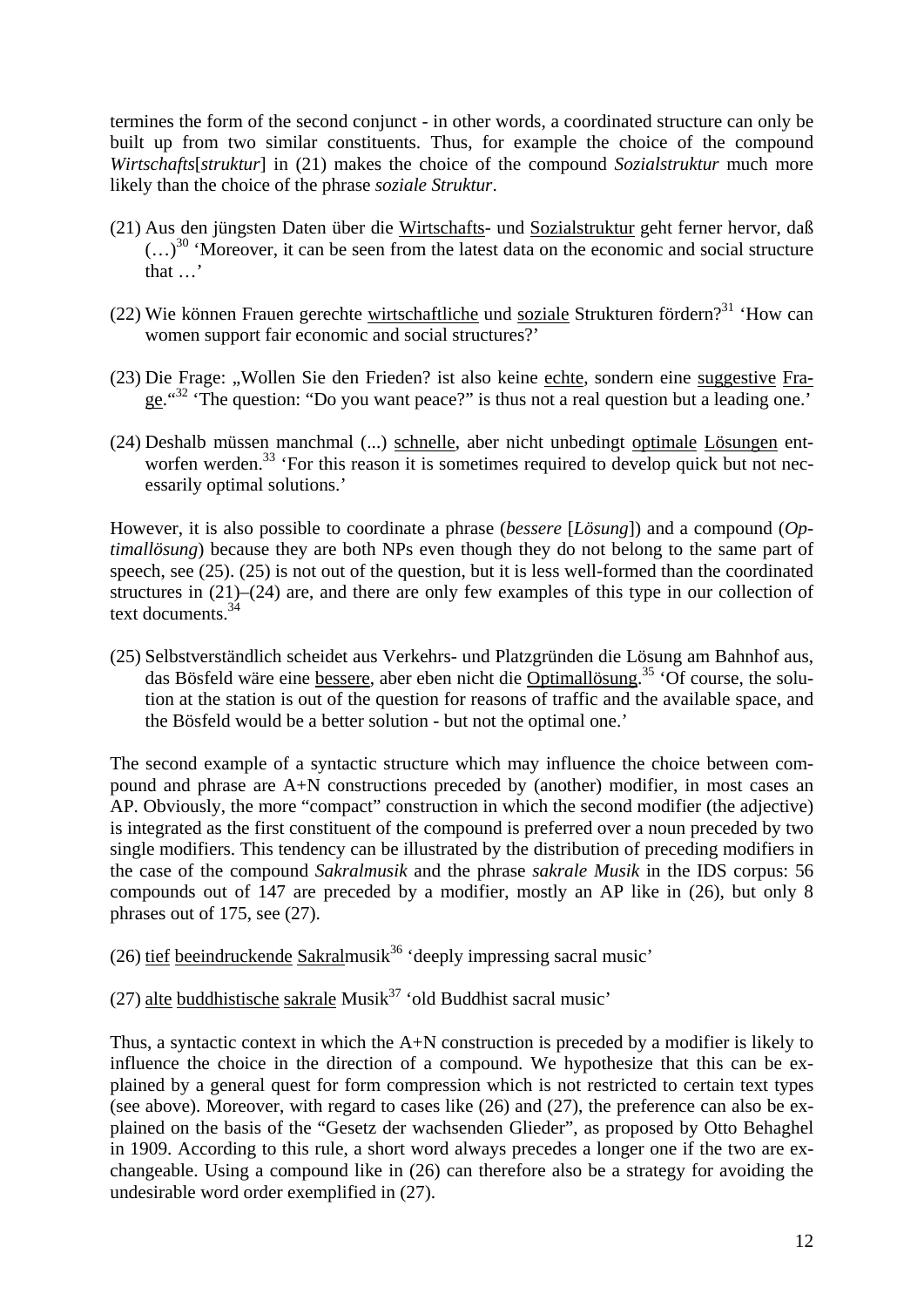There is one exception to this last point which concerns the modification of adjectives: whenever the adjective in a phrase is modified, the phrase cannot be replaced by the corresponding compound. A syntactic modifier can apply to the head of a compound only or to the whole compound, but not to the modifying (in German: left-hand) part of a compound, see  $(29b)$ .<sup>38</sup> Modification of this constituent can only be realized via syntactic modification, i.e. in a phrase, see (28), (29a). For this reason, whenever the adjective in a given A+N combination is modified, this A+N combination has to be realized as a phrase.

- (28) Das Außenministerium vertritt leider eine sehr extreme Position.<sup>39</sup> 'Unfortunately, the foreign ministry holds a very extreme position'
- (29) a. eine [[sehr extreme] [Poition]]

b. \*eine sehr Extremposition

Finally, although it has been repeatedly argued that a no-phrase-constraint (Botha 1984) does not exist, i.e. that phrases may in principle serve as the **basis for word formation** (see Lieber 1988, Meibauer 2003), there is a very strong tendency to use a compound instead of a phrase as the basis for word formation if both are possible (i.e. as long as we are not dealing with lexicalized phrases such as *Saure*-*Sahnekuchen*, 'sour cream cake'). This can be illustrated by numerous examples of compounds used as a basis for word formation, for example those in (30), which all have the structure [[A N] N]. By contrast, no occurrences of the corresponding phrases as a basis for word formation have been found in the text corpora we used.

(30) Sozialstrukturatlas 'atlas of social structures', Suggestivfragestellung '(asking a) leading question', Jungvogelschau 'young bird exhibition', Sakralmusikwerk 'work of sacral music', Langhaardackel 'long-haired dachshund', Kurzhaarfrisur 'short hairstyle'

We do not claim this list of factors to be exhaustive. On the contrary, we are convinced that there are more factors on the level of the syntactic context which determine the choice between compound and phrase. Our main aim is to present arguments against a strict dichotomy between compounds and phrases which is based on semantic and functional properties and to show that the choice for either of these forms also depends on contextual factors such as the syntactic structure.

# *6. Conclusion*

In this paper, we have argued against two widespread assumptions about compounds. Firstly, we have claimed – contrary to a position often argued for in the literature – that compounds do not necessarily display semantic specialization and that semantic specialization is not an appropriate property with which to contrast compounds and their corresponding phrases. Although the meaning of many compounds is non-compositional, there are also compounds which are interpreted in a strictly compositional fashion. Moreover, lexicalized phrases, too, may have a specialized, non-compositional meaning. We therefore conclude that semantic specialization is not a necessary, defining property of compounds.

Secondly, and in the same vein, we have claimed that the functional split between compounds and phrases describes a tendency rather than a rule. We have argued that, although compounds are in many cases a naming device and phrases are often used to describe entities, there are also descriptive compounds and phrases which have a naming function. We even assume that there are subclasses of the descriptive function which cannot be found at all with phrases but only with compounds - form compression, for example.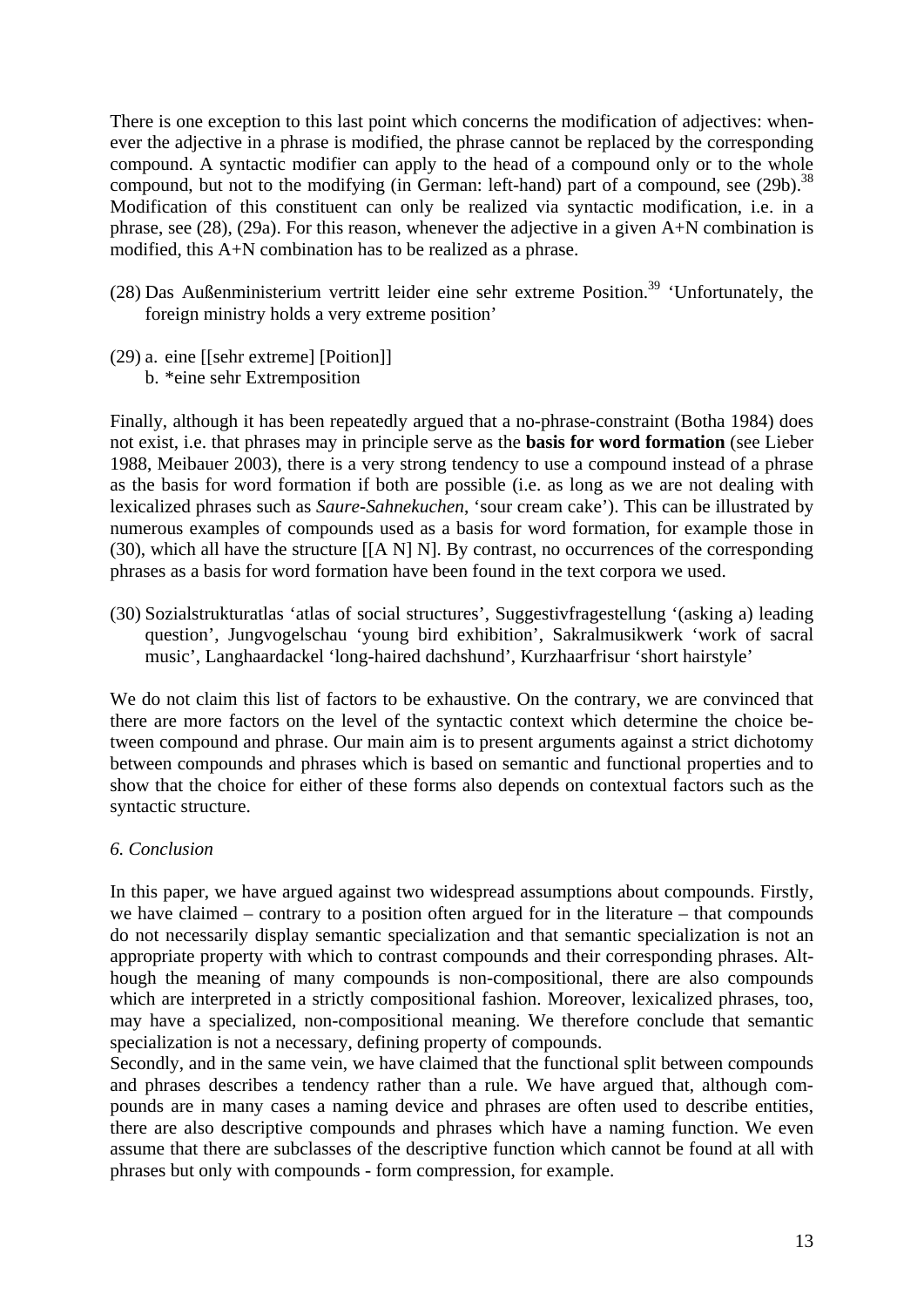Moreover, we have shown that it is not only the function which may be responsible for the usage or coinage of a compound. Instead, we have argued that the choice of a compound in place of a phrase may also be based on the syntactic structure of the context.

Thus, neither semantics nor function can predict correctly at all times whether a given A+N construction is realized as a compound or a phrase. Although the formal difference between German nominal compounds and phrases is indisputable, it is impossible to relate this difference to a general difference in the semantic or functional distribution.

## *Bibliographical References*

- BAUER, Laurie 1988. *Introducing Linguistic Morphology*. Edinburgh: Edinburgh University Press.
- BAUER, Laurie 1998: When is a sequence of two nouns a compound in English? *English Language and Linguistics* 2/1. 65-86.
- BECKER, Thomas 1992. Compounding in German. *Rivista di Linguistica* 4. 5-36.
- BEHAGHEL, Otto 1909. Beziehungen zwischen Umfang und Reihenfolge von Satzgliedern. *Indogermanische Forschungen* 25. 110-142.
- BERMAN, Ruth A. & Eve V. CLARK 1989. Learning to use compounds for contrast: data from Hebrew. *First Language* 9. 247-270.
- BISETTO, Antonietta & Sergio SCALISE 1999. Compounding morphology and/or syntax? In Lunella MEREU (ed.). *Boundaries of morphology and syntax*. Amsterdam, Philadelphia: John Benjamins. 31-48.
- BLOM, Corrien 2005. *Complex predicates in Dutch*. Utrecht: LOT Publications.
- BLOOMFIELD, Leonard 1933. *Language*. New York: Henry Holt and Company.
- BOOIJ, Geert 2002. Constructional Idioms, Morphology, and the Dutch Lexicon. *Journal of Germanic Linguistics* 14/4. 301-327.
- BOTHA, Rudolf P. 1984. *Morphological mechanisms: lexicalist analyses of synthetic compounding*. Oxford: Pergamon Press.
- BRUGMANN, Karl 1900. Über das Wesen der sogenannten Wortzusammensetzungen. Eine sprachpsychologische Studie. *Berichte über die Verhandlungen der königlich sächsischen Gesellschaft der Wissenschaften zu Leipzig*. Philologisch-historische Classe. 52. 359-401.
- DE CALUWE, Johan 1990. Complementariteit tussen morfologische en in oorsprong syntactische benoemings-procédés. In Johan DE CALUWE (ed.). *Betekenis en produktiviteit: Gentse bijdragen tot de studie van de Nederlandse woordvorming*. Gent. 9-23.
- DE CALUWE, Johan 1991. *Nederlandse nominale composita in functionalistisch perspectief*. 's Gravenhage: SDU Uitgeverij.
- DEDERDING, Hans-Martin 1983. Wortbildung und Text. Zur Textfunktion von Nominalkomposita. *Zeitschrift für Germanistische Linguistik* 11. 49-64.
- DONALIES, Elke 2003. Was ist eigentlich ein Kompositum? *Deutsche Sprache* 31. 76-93.
- DONALIES, Elke 2005. *Die Wortbildung des Deutschen*. Ein Überblick. Tübingen: Narr.
- DOWNING, Pamela 1977. On the creation and use of English compound nouns. *Language* 53/4. 810-842.
- DOWNING, Pamela 1984. The Relation between Word Formation and Meaning. *Quaderni di Semantica* 5/1. 69-77.
- DRESSLER, Wolfgang 1982. Zum Verhältnis von Wortbildung und Textlinguistik. In János S. PETÖFI (ed.). *Text vs Sentence Continued*. Hamburg: Helmut Buske. 96-106.
- ERBEN, Johannes <sup>5</sup> 2006. *Einführung in die deutsche Wortbildungslehre*. Berlin: Erich Schmidt Verlag.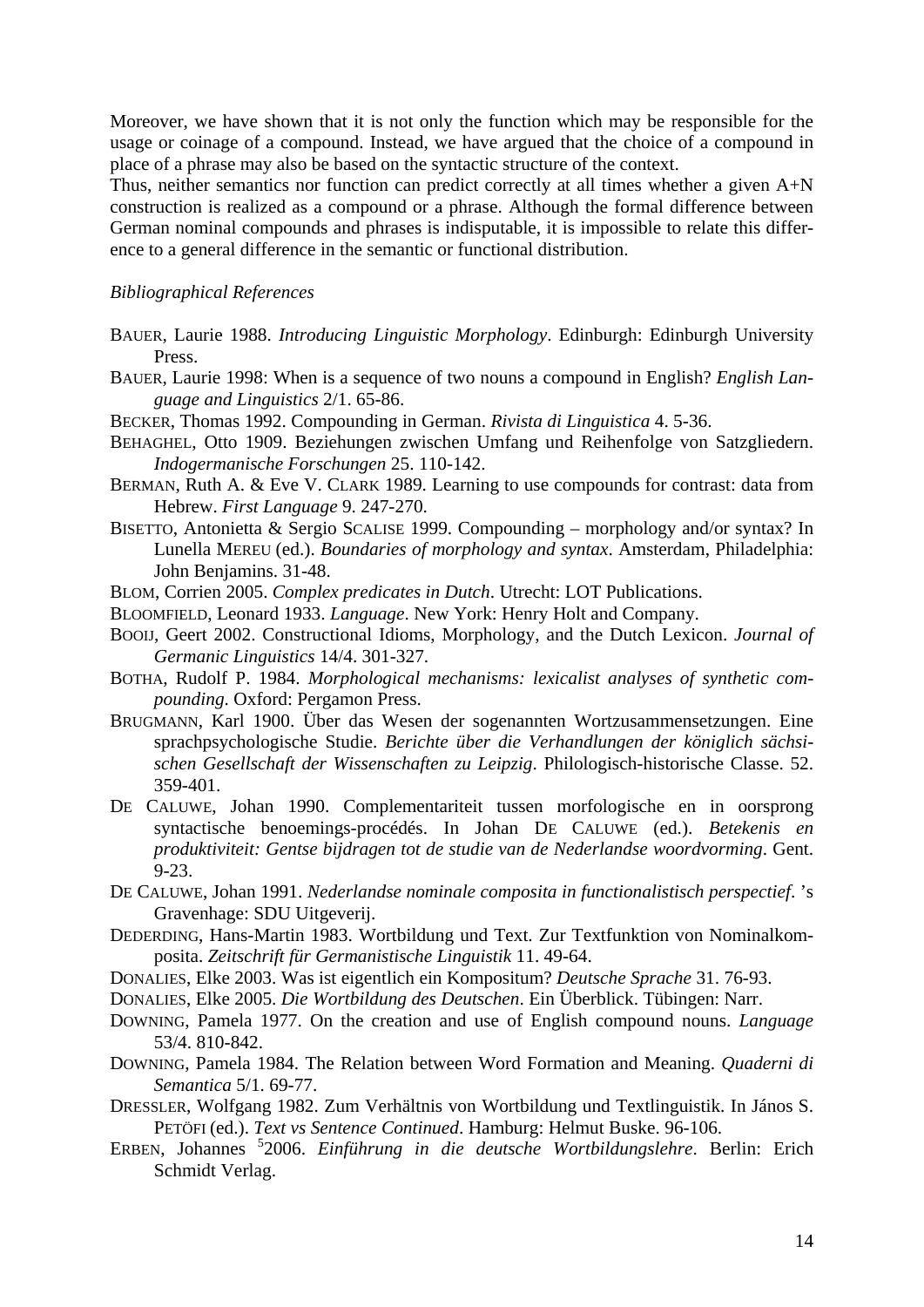- FLEISCHER, Wolfgang 1997. Das Zusammenwirken von Wortbildung und Phraseologisierung in der Entwicklung des Wortschatzes. In Rainer WIMMER, Franz-Josef BERENS (eds.). *Wortbildung und Phraseologie*. Tübingen: Narr. 9-24.
- FLEISCHER, Wolfgang & Irmhild BARZ 1995. *Wortbildung der deutschen Gegenwartssprache*. Tübingen: Niemeyer.
- GIEGERICH, Heinz J. 2004. Compound or phrase? English noun-plus-noun constructions and the stress criterion. *English Language and Linguistics* 8/1. 1-24.
- HANSEN, Klaus 1999. The treatment of word-formations and word-formation patterns in a monolingual English dictionary (with special reference to the *Longman Dictionary of Contemporary English*). In W. FALKNER & H.-J. SCHMID (eds.), *Word, lexemes, concepts – approaches to the lexicon*. Tübingen: Narr. 85-98.
- HENZEN, Walter 1947. *Deutsche Wortbildung*. Halle/Saale: Max Niemeyer Verlag.
- HOHENHAUS, Peter 1995. *Ad-hoc-Wortbildung. Terminologie, Typologie und Theorie kreativer Wortbildung im Englischen*. Frankfurt aM: Peter Lang.
- HOHENHAUS, Peter 2005. Lexicalization and Institutionalization. In Pavel ŠTEKAUER & Rochelle LIEBER (eds.). *Handbook of Word-Formation*. Springer. 353-373.
- HOHENHAUS, Peter 2007. How to do (even more) things with nonce words (other than naming). In Judith MUNAT (ed.), Lexical Creativiy, Texts and Contexts. Amsterdam, Philadelphia: John Benjamins. 15-38.
- HÜNING, Matthias 2008. Adjective + Noun constructions between syntax and word formation in Dutch and German. To appear in Alexander ONYSKO & Sascha MICHEL (eds.). *Word formation from cognitive perspectives*. Berlin, New York: De Gruyter.
- HÜNING, Matthias & Barbara SCHLÜCKER 2009. Konvergenz und Divergenz in der Wortbildung – Komposition im Niederländischen und im Deutschen. To appear in D. NÜBLING, A. DAMMEL & S. KÜRSCHNER (eds.). *Kontrastive germanistische Linguistik*. Hildesheim, Zürich, New York: Georg Olms Verlag.
- JESPERSEN, Otto 1942. *A Modern English Grammar*. Part VI. Morphology. Copenhagen: Ejnar Munksgaard.
- KASTOVSKY, Dieter 1982. Word-Formation: A Functional View. *Folia Linguistica* XVI. 181- 198.
- KLEIN, Wolfgang 1993. Ellipse. In Joachim JACOBS et al. (eds.). *Syntax. Ein internationales Handbuch zeitgenössischer Forschung*. Berlin, New York: De Gruyter. 763-799.
- KOEFOED, Geert 1991. Morfologie en pragmatiek: Produktiviteit en de act van benoeming. *Forum der Letteren* 32/3. 161-172.
- KOEFOED, Geert 1993. *Benoemen. Een beschouwing over de faculté du langage*. Amsterdam: Publikaties van het P.J. Meertens-Instituut.
- LANG, Ewald 1984. *The Semantics of Coordination*. Amsterdam, Philadelphia: John Benja $mins (= SLCS 9).$
- LEVI, Judith 1978. *The syntax and semantics of complex nominals*. New York, San Francisco, London: Academic Press.
- LIBERMAN, Mark & Richard SPROAT 1992. The stress and structure of modified noun phrases in English. In Ivan SAG & Anna SZABOLCSI (eds.). *Lexical Matters*, Stanford, CA: Center for Study of Language and Information. 131-182.
- LIEBER, Rochelle 1988. Phrasal Compounds in English and the Morphology-Syntax Interface. In D. BRENTARI, G. LARSON & L. MACLEOD (eds.). CLS 24-II. Papers from the Parasession on Agreement in Grammatical Theory. Chicago: Chicago Linguistic Society. 202-222.
- LIEBER, Rochelle 1992: Compounding in English. *Rivista di Linguistica* 4. 79-96.
- LIPKA, Leonhard 1977. Lexikalisierung, Idiomatisierung und Hypostasierung als Probleme einer synchronischen Wortbildungslehre. In H. E. BREKLE & D. KASTOVKSY (eds.). *Perspektiven der Wortbildungsforschung*. Bonn: Bouvier. 155-164.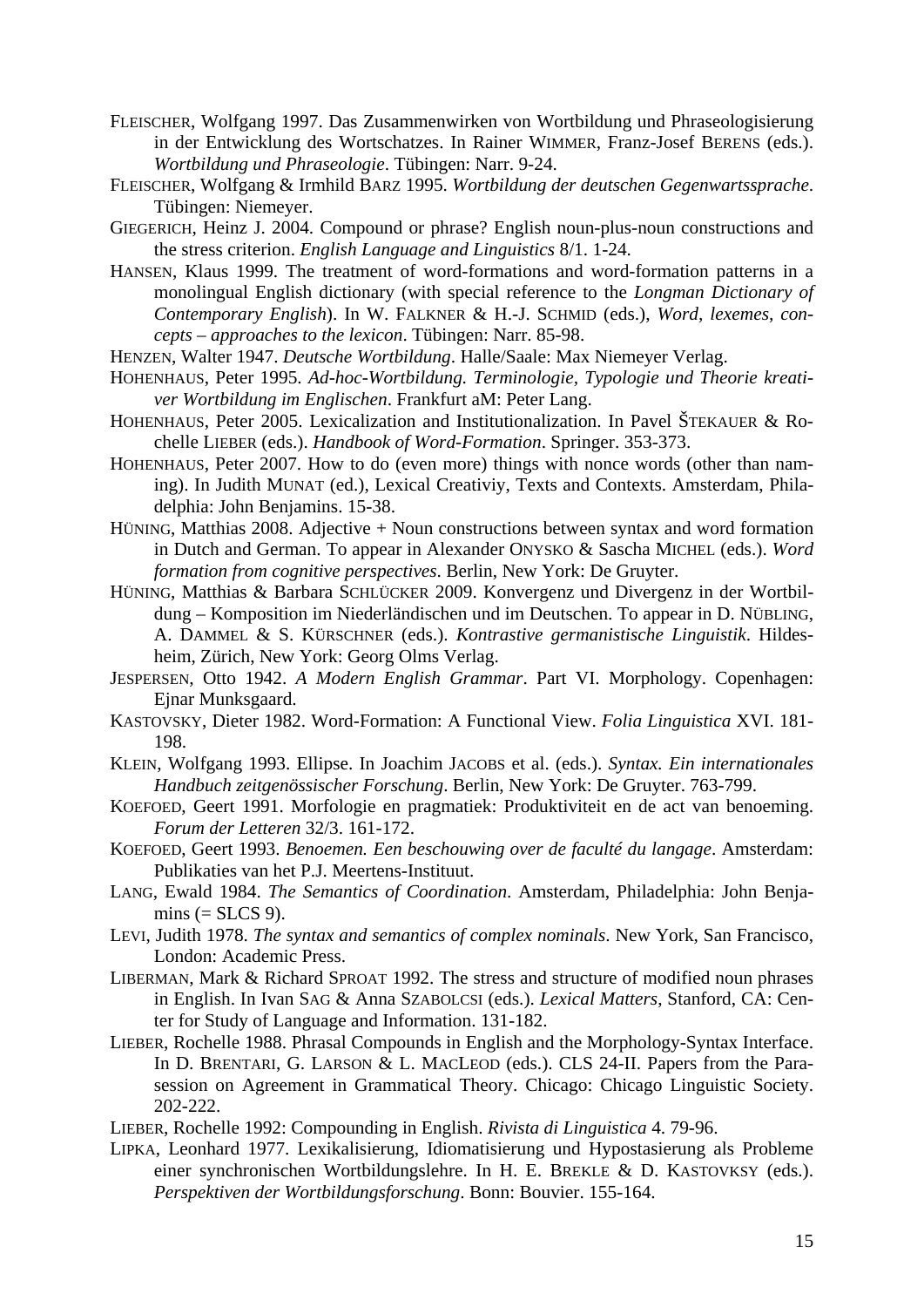- LIPKA, Leonhard 1981. Zur Lexikalisierung im Deutschen und Englischen. In L. LIPKA & H. GÜNTHER (eds.). *Wortbildung*. Darmstadt: Wissenschaftliche Buchgesellschaft. 119- 132.
- LIPKA, Leonhard 1987. Word-formation and text in English and German. In B. ASBACH-SCHNITKER & J. ROGGENHOFER (eds.). *Neuere Forschungen zur Wortbildung und Hostoriographie der Lingusitik: Festgabe für Herbert E. Brekle zum 50. Geburtstag*. Tübingen: Narr. 59-67.
- LIPKA, Leonhard 2007. Lexical creativity, textuality and problems of metalanguage. In Judith MUNAT (ed.), Lexical Creativiy, Texts and Contexts. Amsterdam, Philadelphia: John Benjamins. 3-12.
- LÜDELING, Anke 2001. *On Particle Verbs and Similar Constructions in German*. Stanford: CSLI Publications.
- MARCHAND, Hans 1969. *The Categories and Types of Present-Day English Word Formation*. München: C. H. Beck'sche Verlagsbuchhandlung.
- MARKMAN, Ellen M. 1989. *Categorization and Naming in Children*. Cambridge, Mass., London: The MIT Press.
- MEIBAUER, Jörg 2003. Phrasenkomposita zwischen Wortsyntax und Lexikon. *Zeitschrift für Sprachwissenschaft* 22/2. 153-188.
- OLSEN, Susan 2000. Composition. In Geert BOOIJ et al. (eds.). *Morphologie. Ein internationales Handbuch zur Flexion und Wortbildung*. Berlin, New York: De Gruyter. 897-916.
- ORTNER, Hanspeter & Lorelies ORTNER 1984. *Zur Theorie und Praxis der Kompositaforschung*. Tübingen: Narr.
- PLAG, Ingo 2003. *Word-Formation in English*. Cambridge: Cambridge University Press.
- PLAG, Ingo 2006: The variability of compound stress in English: structural, semantic, and analogical factors. *English Language and Linguistics* 10/1. 143-172.
- SCHMID, Hans-Jörg 2005. *Englische Morphologie und Wortbildung*. Ein Einführung. Berlin: Erisch Schmidt Verlag.
- SEPPÄNEN, Lauri 1978. Zur Ableitbarkeit der Nominalkomposita. *Zeitschrift für Germanistische Linguistik*. 6. 133-150.
- SIMOSKA, Silvana 1999. Die morphologische und semantische Vielfalt des Adjektiv + Nomen-Kompositums. *Deutsche Sprache* 27. 156-187.
- ZIMMER, Karl E. 1971. Some general observations about nominal compounds. *Working Papers on Language Universals*, Stanford University. 5. C1-C21.
- ZIMMER, Karl E. 1972. Appropriateness conditions for nominal compounds. Working Papers on Language Universals, Standford University. 8. 3-20.

Barbara Schlücker & Matthias Hüning Freie Universität Berlin Institut für deutsche und niederländische Philologie Habelschwerdter Allee 45 14195 Berlin

barbara.schluecker@fu-berlin.de matthias.huening@fu-berlin.de

**NOTES** 

<u>.</u>

<sup>\*</sup> The work we are reporting on was accomplished in the context of the project "Wörter und Phrasen" (HU 1635/1-1) conducted by the Deutsche Forschungsgemeinschaft (DFG). We wish to thank Florian Haas and two anonymous reviewers for their comments. 1

 $\frac{1}{1}$  One of the main arguments of the opponents is that 'semantic specialization' cannot only be found with compounds but also with phrases; e.g. Bloomfield (1933:227f), Henzen (1947:40f), Donalies (2003:88ff).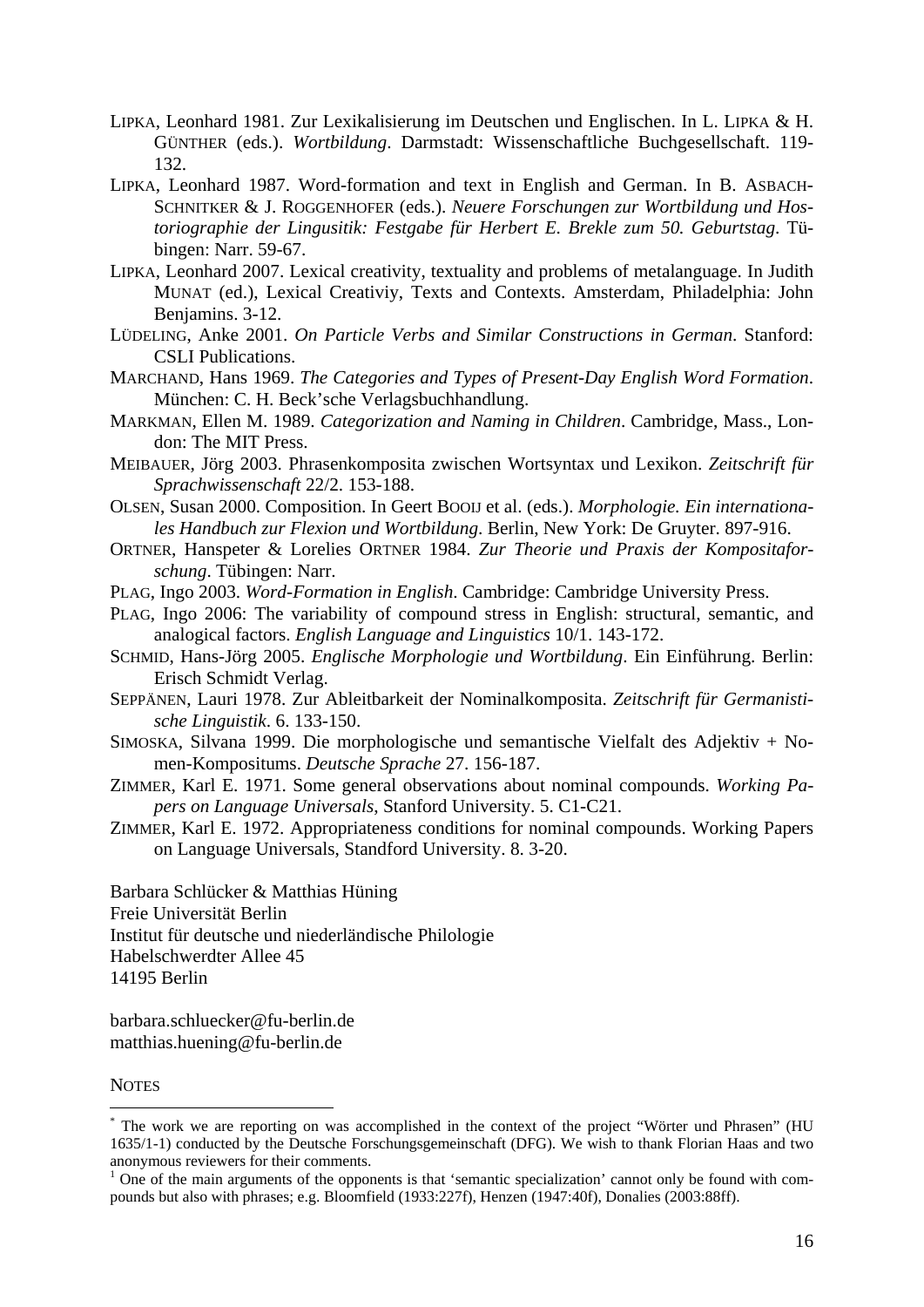$\frac{1}{2}$  $2$  According to Levi (1978:44), the idea of semantic specialization ultimately contradicts the productivity of the word formation process, since it presupposes the lexicalization (or "listedness") of the compound: "[…] in effect denies the undeniable (i.e., suggests that speakers and listeners cannot make use of spontaneous and creative coining of nominal compounds without a breakdown in communication)." Instead, Zimmer (1971, 1972) introduces the notion of an 'appropriately classificatory' relation: in order to coin and use a compound adequately, "[…] the relation between the constituent elements of the potential compound must be […] 'appropriately classificatory' (henceforth AC). […] A noun A has an AC relationship to a noun B if this relationship is regarded by a speaker as significant for his classification – rather than description – of B." (Zimmer 1972:4).

3 Actually, we assume that the difference between compounds and phrases is ultimately just one instance of a more basic functional differentiation, i.e. the difference between words and phrases; see note 22.

<sup>4</sup> *Mehr* 'more' is a comparative degree.

<sup>5</sup>The research was undertaken on the basis of two German text corpora: the "Deutsches Referenzkorpus" (IDS-Mannheim; www.ids-mannheim.de; > 2.2 billion tokens) as well as "Das digitale Wörterbuch der deutschen Sprache des 20. Jahrhundert" (DWDS; www.dwds.de; 100 million tokens).

6 O99/JUN.89284 Neue Kronen-Zeitung, 24.06.1999 (IDS)

7 N95/AUG.28908 Salzburger Nachrichten, 03.08.1995 (IDS)

<sup>8</sup> Query for *Jungvogel* in the IDS corpus with 797 hits, randomly reduced to 200.<br><sup>9</sup> M02/APP 22744 Manpheimar Margan, 05.04.2003 (IDS)

M03/APR.22744 Mannheimer Morgen, 05.04.2003 (IDS)

10 A98/DEZ.83108 St. Galler Tagblatt, 22.12.1998 (IDS)

<sup>11</sup> E99/AUG.20445 Züricher Tagesanzeiger, 07.08.1999 (IDS)

<sup>12</sup> Zur Frage der Menschenrechte in bürgerlicher und sozialistischer Gesellschaft [29.12.78], in: Archiv der Gegenwart 48 (1978), S. 22258 (DWDS)

13 VDI06/AUG.00348 VDI Nachrichten, 25.08.2006 (IDS)

<sup>14</sup> V99/SEP.41801 Vorarlberger Nachrichten, 02.09.1999 (IDS)<br><sup>15</sup> N91/JUN.01387 Salzburger Nachrichten, 20.06.1991 (IDS)

16 E97/JAN.02146 Züricher Tagesanzeiger, 29.01.1997 (IDS)

<sup>17</sup> Although the frequency counts for *Optimallösung* / *optimale Lösung* at hand do not support this statement, we are convinced that, generally speaking, there is no preference for one form or the other in these constr

<sup>18</sup> For example formations with *normal, adverbial, funktional, territorial, rational, auditiv, aktiv, fiktiv, kognitiv* …

<sup>19</sup> Nevertheless, there are also phrases like *soziale Schicht* 'social stratum' or *soziale Marktwirtschaft* 'social market economy' which satisfy the formal characteristics described above but still do not have a compositional meaning. These phrases are lexicalized and they block the corresponding compounds.<br><sup>20</sup> See for example Zimmer (1971:C16): "[...] it seems to me that in general the naming function of compounds,

which I would claim is based on the potentially classificatory nature of the relation between their constituents, furnishes an important criterion for the appropriateness of compounding in the great majority of cases." Koefoed (1993:11), on the other hand, claims that compositionality has nothing to do with the distinction between names and descriptions: "Ook de mate van compositionele berekenbaarheid is niet beslissend voor het onderscheid tussen namen en omschrijvingen." 'The degree of compositional computability is not decisive for the difference between names and descriptions either.' [translation by BS & MH]

<sup>21</sup> Similarly, Bisetto & Scalise (1999:36f) argue for Italian that the meaning of the compounds quite often does not differ from the meaning of the corresponding phrases.

 $22$  However, it seems obvious that such a metonymic use cannot only be found with complex words (compounds as well as derivations) but also with simplex words, such as in the well-known example *Das Schnitzel will zahlen* 'The escalope wants to pay' where *Schnitzel* refers to the customer who wants to pay. This actual meaning of *Schnitzel* depends on the context and no-one intends to establish it permanently, so it is a clear case of a description. From this point of view, the prototypical functional distribution between compounds and phrases described above boils down to a functional difference between words and phrases, or lexicon and syntax, where lexical entities usually have a naming function and syntactic entities are descriptions, but both can also be used differently.

<sup>23</sup> Apart from rare cases in which a concept is generally known without having a name, like (in German) the pieces made of wood or plastic which are used on the conveyor belt in a supermarket in order to separate the purchases of each customer.

 $24$  The same question has been posed by Downing (1984) with regard to English N+N compounds. Downing, too, claims that, besides a naming function, compounds may have a purely descriptive function as well as a deictic one. However, Downing does not take other factors such as the syntactic structure of the context into account.<br><sup>25</sup> We owe this example to Ewald Lang.

<sup>26</sup> Note that these authors take them to be the two essential, complementary functions of word formation (not compounding only), and that they do not examine the functional division between word formation and syntax.